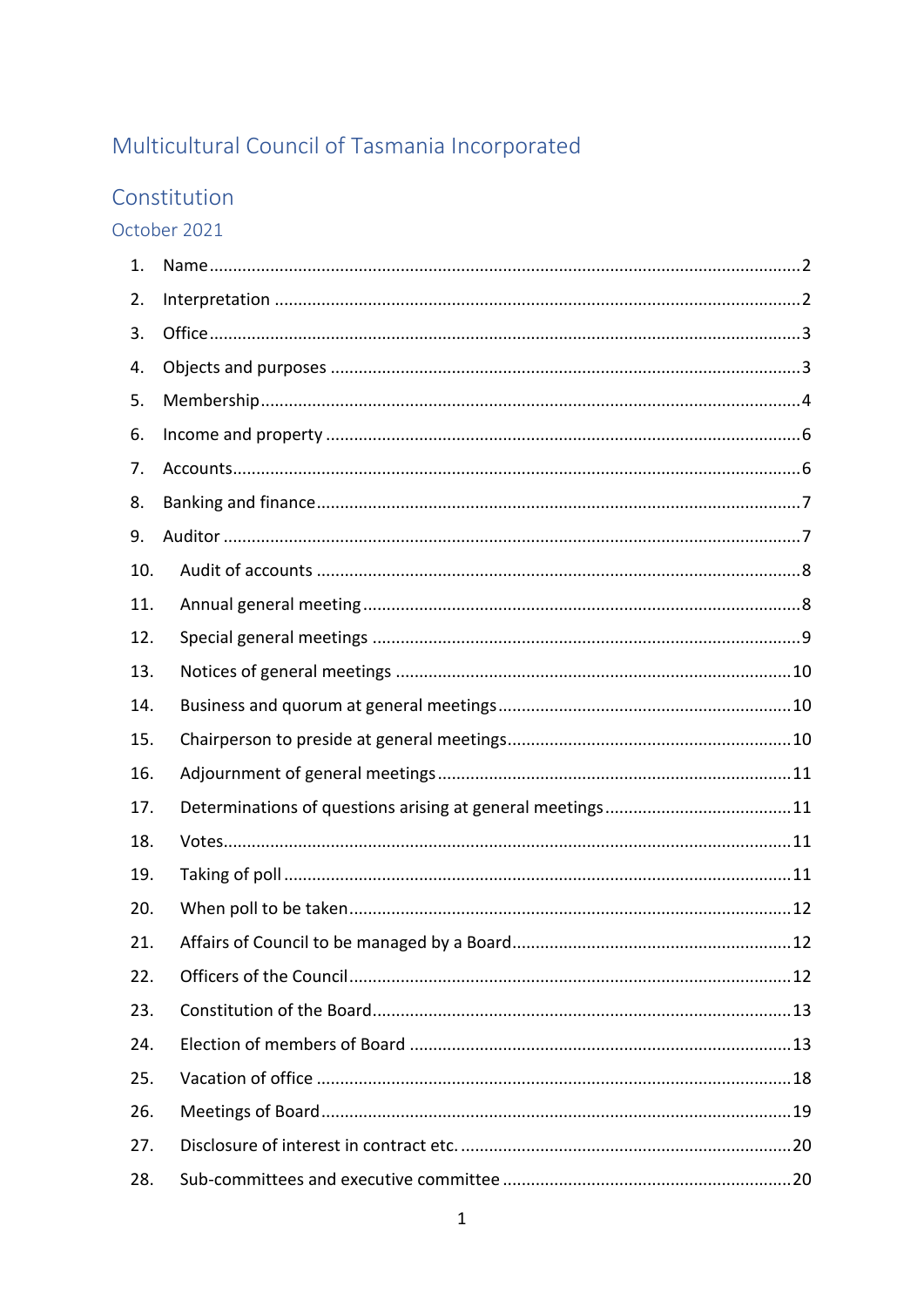## **PREAMBLE**

The Multicultural Council of Tasmania acknowledges the Aboriginal and Torres Strait Islander Peoples as the First Peoples of Australia and seeks to promote harmony among, and equity for, all the peoples of Australia.

## <span id="page-1-0"></span>**1. NAME**

The name of the organisation shall be the Multicultural Council of Tasmania Incorporated. (In these rules called "Council".)

## <span id="page-1-1"></span>**2. INTERPRETATION**

**2.1.** "Multicultural Council" means an organisation representing groups and individuals with diverse cultural traditions and identities.

"Associate Member" means an organisation that is approved for membership after 26 August 2021 that is not a not-for-profit organisation and has no voting rights. "Association" means a non-profit association, society, club or similar organisation having membership, whether corporate or incorporate.

"Delegate" means a person delegated to the Council by a constituent Organisational Member.

"Organisational Member" means an organisation approved for membership of the Multicultural Council of Tasmania Inc. as at 26 August 2021, or a not-for-profit organisation approved for membership of the Multicultural Council of Tasmania Inc. "Regional Association Member" means an association with similar aims to the Multicultural Council of Tasmania Inc and is affiliated to the State Council without voting rights.

"Individual Member" means a member person not belonging to a constituent Organisational Member. "Board" means the Board of the Council.

"Annual General Meeting" means a general meeting of members convened in accordance with section 13.

**2.2.** In these rules, expression referring to writing shall, unless the contrary intention appears, be construed as including references to printing, lithography, and other modes of representing or reproducing words in a visible form.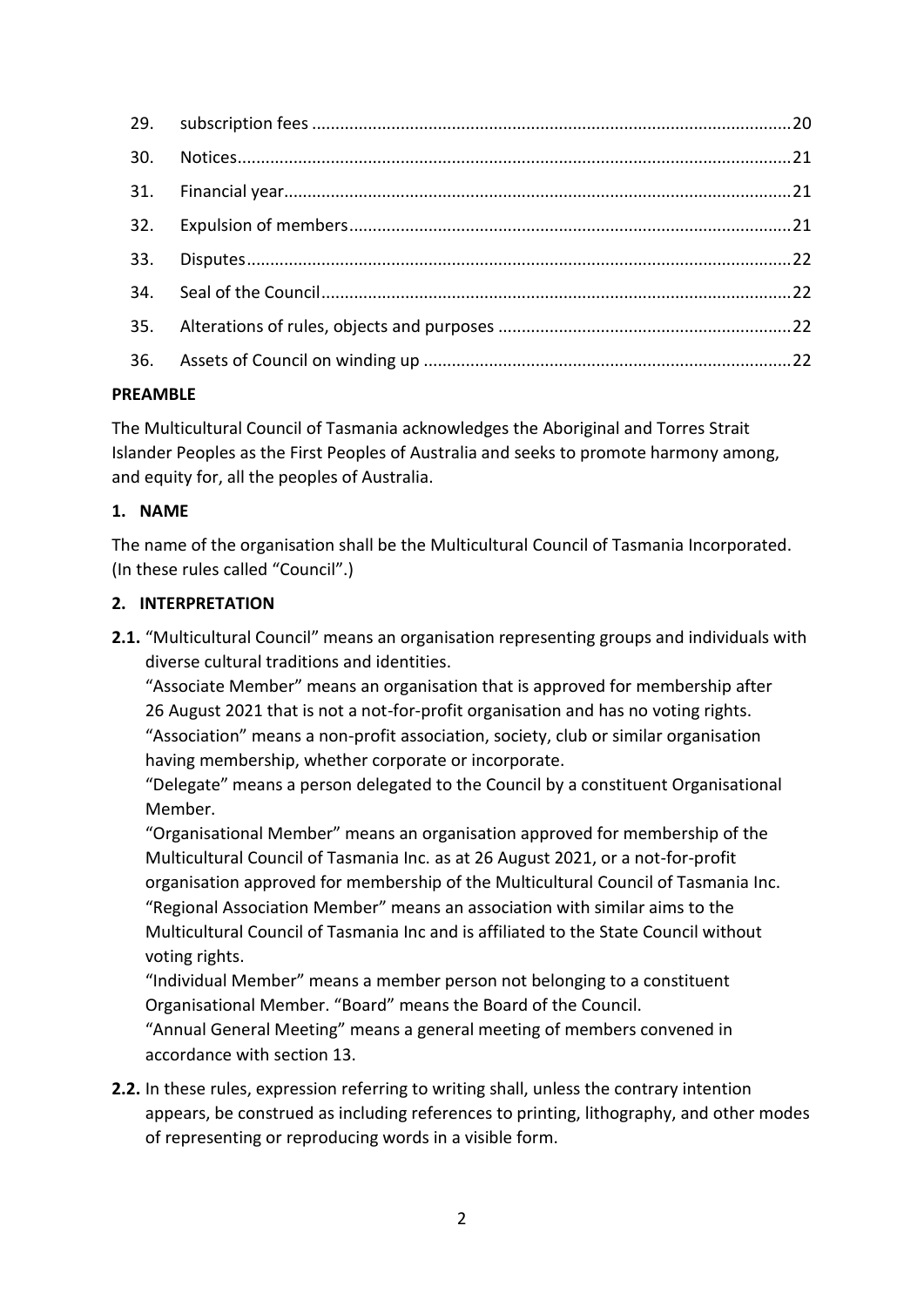**2.3.** Words or expressions contained in these rules shall be interpreted in accordance with provisions of the Acts Interpretation Act 1931 and the Act as in force on the date on which these rules are adopted by the Council.

## <span id="page-2-0"></span>**3. OFFICE**

The office of the Council shall be at such place as the Board may from time to time determine.

## <span id="page-2-1"></span>**4. OBJECTS AND PURPOSES**

**4.1.** The basic objects of the Council shall be:

- 4.1.1. to promote contact, communication, co-operation, understanding, respect and tolerance between Tasmanians of various cultural, linguistic, and religious backgrounds, so that all can fully participate in all aspects of life in Tasmania without racism or discrimination;
	- 4.1.1.1. this includes promoting joint action and cooperation between ethnic communities on issues of common concern;
- 4.1.2. to advance the culture of ethnic communities in Tasmania by providing for the observance and celebration of customs, festivals and ceremonies;
	- 4.1.2.1. this includes encouraging the development of ethnic organisations concerned with the social and cultural life of their communities;
- 4.1.3. to promote current and prospective laws and policies that support multicultural communities in Tasmania, and to oppose current and prospective laws and policies that harm multicultural communities in Tasmania, including by undertaking research and promoting and engaging in public debate;
	- 4.1.3.1. this includes ensuring the rights of ethnic communities including effective participation in decisions which affect them and the sharing of community resources;
- 4.1.4. to participate actively in the development of a culturally pluralistic society in Australia and to relate to relevant community organisations and structures keeping in mind the purpose of inter-action with rather than isolation from the mainstream of Australian life; and
- 4.1.5. to encourage and promote multicultural education.
- **4.2.** In addition to the basic objects of the Council, the objects and purposes of the Council shall be deemed to include:
	- 4.2.1. The purchase, taking on lease or exchange, and the hiring or otherwise acquiring of any real or personal property that may be deemed necessary or convenient for any of the objects or purposes of the Council;
	- 4.2.2. the buying, selling, and supplying of and dealing in goods of all kinds;
	- 4.2.3. the construction, maintenance and alteration of buildings or works necessary or convenient for any of the objects or purposes of the Council;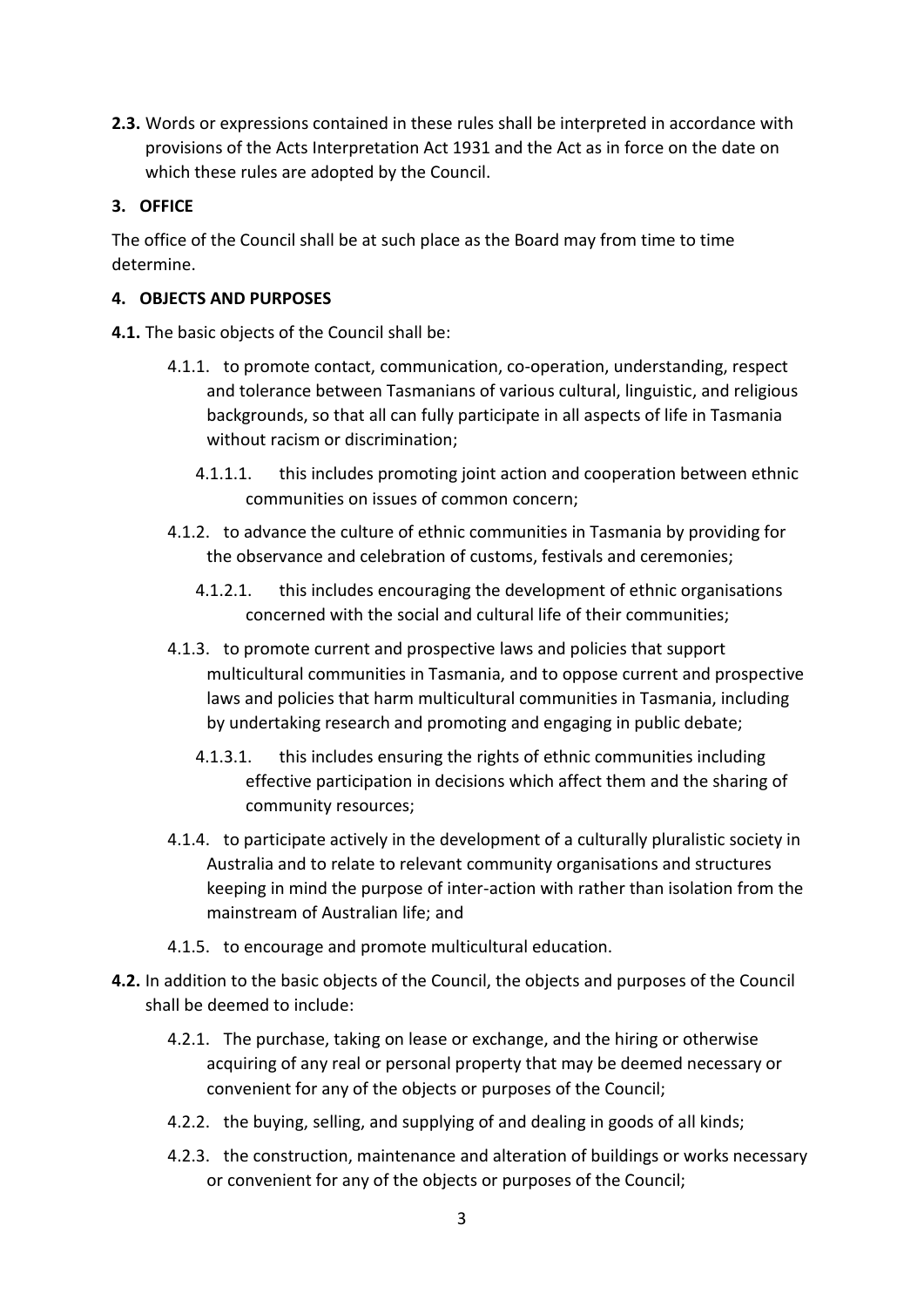- 4.2.4. the accepting of any gift, whether subject to a special trust or not, for any one or more of the objects or purposes of the Council;
- 4.2.5. the taking of such steps from time to time as the Board or the members in general meeting may deem expedient for the purpose of procuring contributions to the funds of the Council, whether by way of donations, subscriptions, or otherwise;
- 4.2.6. the printing and publishing of such newspapers, periodicals, books, leaflets or other documents as the Board or the members in general meeting may think desirable for the promotion of the objects and purposes of the Council;
- 4.2.7. the borrowing and raising of money in such manner and on such terms as the Board may think fit or as may be approved or directed by resolution passed at a general meeting;
- 4.2.8. subject to the provisions of the Trustee Act 1898, the investment of any moneys of the Council not immediately required for any of its objects or purposes in such manner as the Board may from time to time determine;
- 4.2.9. the making of gifts, subscription, or donations to any of the funds, authorities, or institutions to which section 78A of the Income Tax Assessment Act 1936 of the Commonwealth relates;
- 4.2.10. the establishment and support, or aiding in the establishment and support of any other association formed for any of the basic objects of the Council;
- 4.2.11. the purchase or acquisition and undertaking of all or any part of the property, assets, liabilities, and engagements of any council with which the Council may at any time become amalgamated in accordance with the provisions of the Act and the rules of the Council; and
- 4.2.12. the doing of all such other lawful things as are incidental or conducive to the attainment of the basic objects of the Council or of any of the objects and purposes specified in the foregoing provisions of this section 4.2.
- **4.3.** In this section 4, "basic objects of the Council" means the objects and purposes of the Council, as stated in the application under sub-section (2) of Section 7 of the Act for the incorporation of the Council lodged with the Registrar pursuant to that section.

#### <span id="page-3-0"></span>**5. MEMBERSHIP**

- **5.1.** Membership consists of "Organisational Members", "Individual Members" and "Regional Association Members".
- **5.2.** Application for membership shall be made in writing, signed by a competent officer of the applicant association or by an individual and shall be in such form and containing such requirements as the Board from time to time prescribes.
- **5.3.** As soon as practicable after the receipt of an application for membership, it shall be considered by the Board who will vote on whether to admit the applicant as a member or reject the application.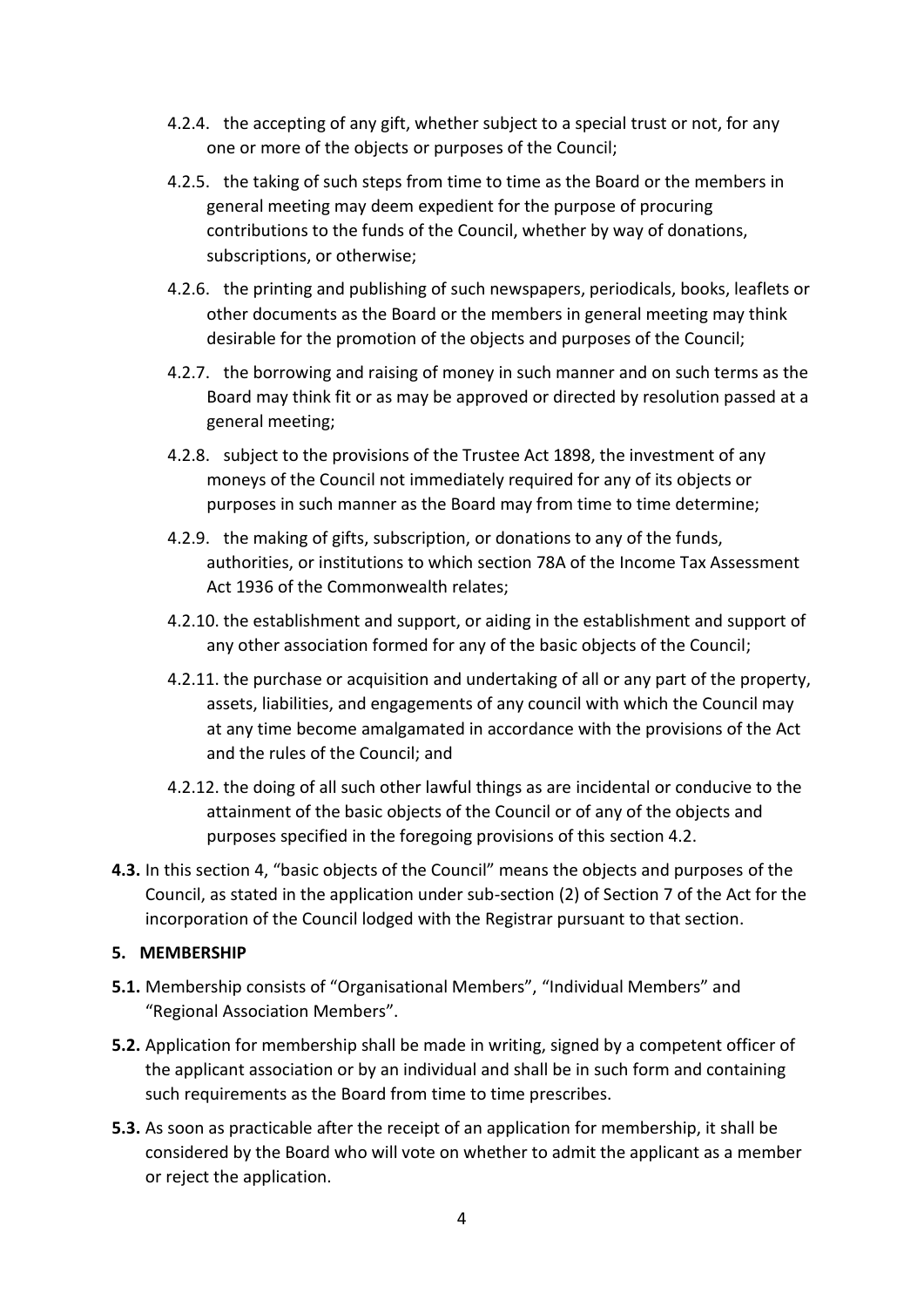- 5.3.1. If the voting for and against membership as defined in section 5.3 is split equally, the Chairperson must cast a deciding vote.
- 5.3.2. The applicant will be notified in writing of the Board decision as soon as practicable. Where the Board voted against admitting the applicant as a member, notification will include the Board's reason(s) for the rejection.
- 5.3.3. The applicant can, within 30 days of receiving notification of the rejection, lodge an appeal in writing to the Council. The applicant may, in any such appeal, provide a statement repudiating any of the reasons given for the rejection by the Board.
- 5.3.4. The appeal will be considered and voted on at the next meeting of the Council after receipt of the written appeal.
- 5.3.5. For the appeal to be successful, seventy-five percent of those present and entitled to vote is required in support of membership.
- **5.4.** In the case of a successful application for membership by an association, the applicant will be notified in writing as soon as practicable and it will be requested that the names and addresses of appointed delegates be supplied to the Council.
- **5.5.** Notice of the details of delegates must be provided by the Organisational Members to the public officer.
- **5.6.** Nothing shall prevent an Organisational Member from recalling a delegate at any time and appointing another delegate in his/her place except within 24 hours of a General Meeting. Nonetheless, the list of electors for board member elections, comprising delegates for eligible Organisational Members as well as eligible Individual Members, is to close on 1 August each year.
- **5.7.** A register of Organisational Members and Individual Members shall be kept showing name, address, date of commencement of membership and the names and addresses of the accredited financial delegates.
- **5.8.** Organisational Members shall be entitled to the following number of delegates, namely, three representatives from each Organisational Member.
	- 5.8.1. Individuals shall be entitled to self-representation.
- **5.9.** Nothing shall prevent an association from accrediting a lesser number of delegates than its quota.
- **5.10.** Individuals who are registered with the Council as Organisational Member delegates are prohibited from applying as Individual Members to the Council.
	- 5.10.1. If an Individual Member becomes a delegate for an Organisational Member, then the Individual Membership lapses forthwith.
	- 5.10.2. If an Individual Membership lapses, application for re-admission will be as a new Individual Member and can only be made in the following financial year.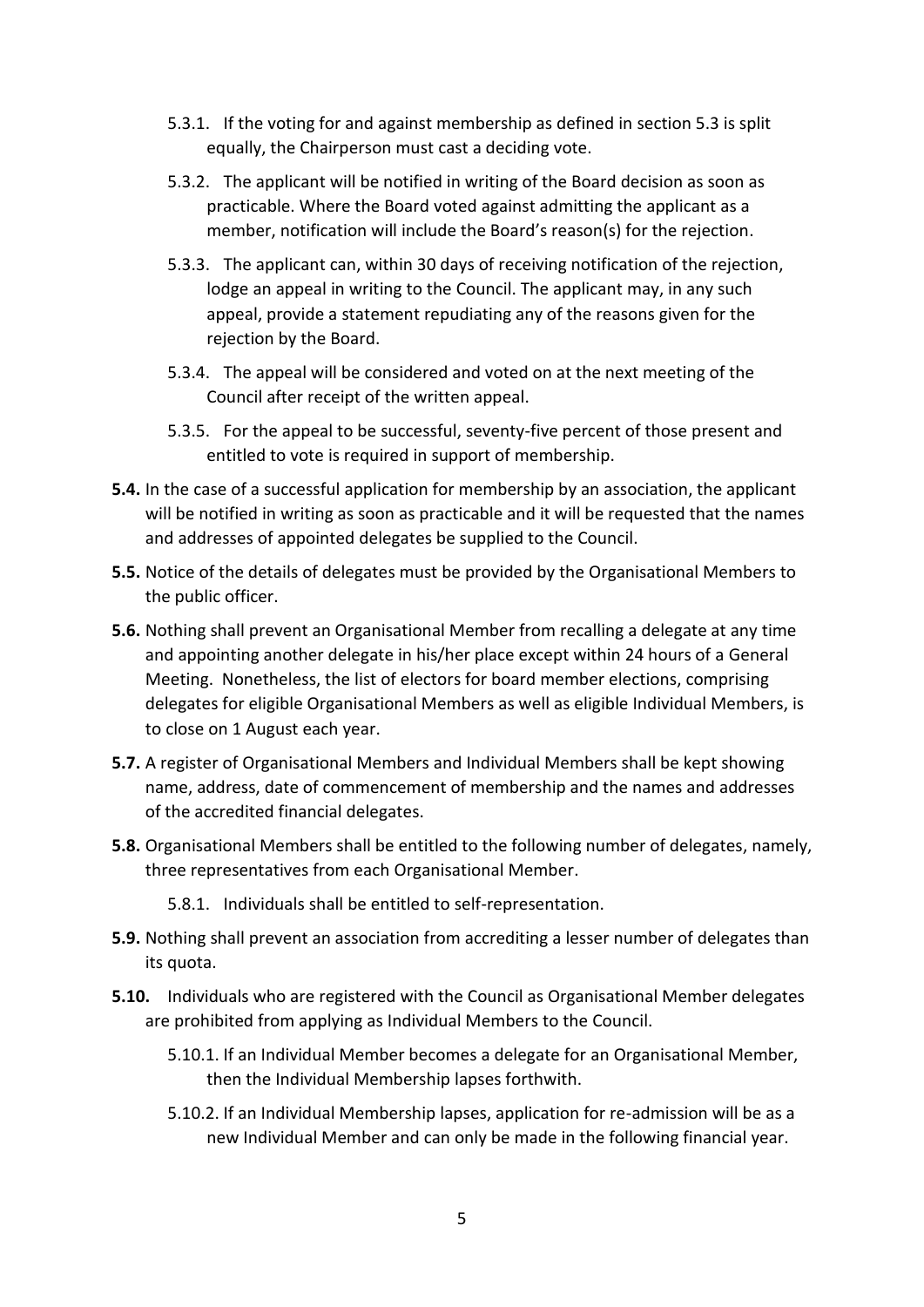- **5.11.** A Register of Attendance for each meeting of the Council must be maintained and attendance must be attested by the Secretary or Chairperson.
- **5.12.** A member of the Council may, at any time resign from the Council by delivering or sending by post to the Secretary a written notice of resignation.
- **5.13.** Upon receipt of a notice under section 5.12, the Secretary shall remove the name of the member by whom the notice was given from the register of members, whereupon that member ceases to be a member of the Council.
- **5.14.** In the event of the Council being wound up, every member of the Council, and every person who, within the period of twelve months immediately preceding the commencement of the winding up, was a member of the Council, is liable to contribute to the assets of the Council for payment of the debts or liabilities of the Council and for the costs, charges and expenses of the winding up and for the adjustment of the rights of the contributors among themselves such sum, not exceeding ten dollars as may be required, but a former member is not liable so to contribute in respect of any debt or liability of the Council contracted after he/she ceased to be a member.

## <span id="page-5-0"></span>**6. INCOME AND PROPERTY**

- **6.1.** The Council must not distribute any income or assets directly or indirectly to its members, except as provided in sections 6.2 and 6.3.
- **6.2.** The Council must apply its income and assets solely in pursuit of the objects in section 4.
- **6.3.** Sections 6.1 and 6.2 do not stop the company from doing the following things, provided they are done in good faith:
	- 6.3.1. paying a member for goods or services they have provided or expenses they have properly incurred at fair and reasonable rates or rates more favourable to the Council; or
	- 6.3.2. making a payment to a member in carrying out the Council's objects.
- **6.4.** The Council shall not:
	- 6.4.1. appoint a person who is a member of the Board to any office in the gift of the Council to the holder of which there is payable any remuneration by way of salary, fees, or allowances; or
	- 6.4.2. pay to any such person any remuneration or other benefit in money or money's worth (other than the repayment of out-of-pocket expenses).
- **6.5.** Sections 6.1 to 6.5 shall override any other rules in this constitution and shall prevail to the extent of any inconsistency.

## <span id="page-5-1"></span>**7. ACCOUNTS**

- **7.1.** True accounts shall be kept:
	- 7.1.1. of all sums of money received and expended by the Council and the matters in respect of which the receipt or expenditure takes place; and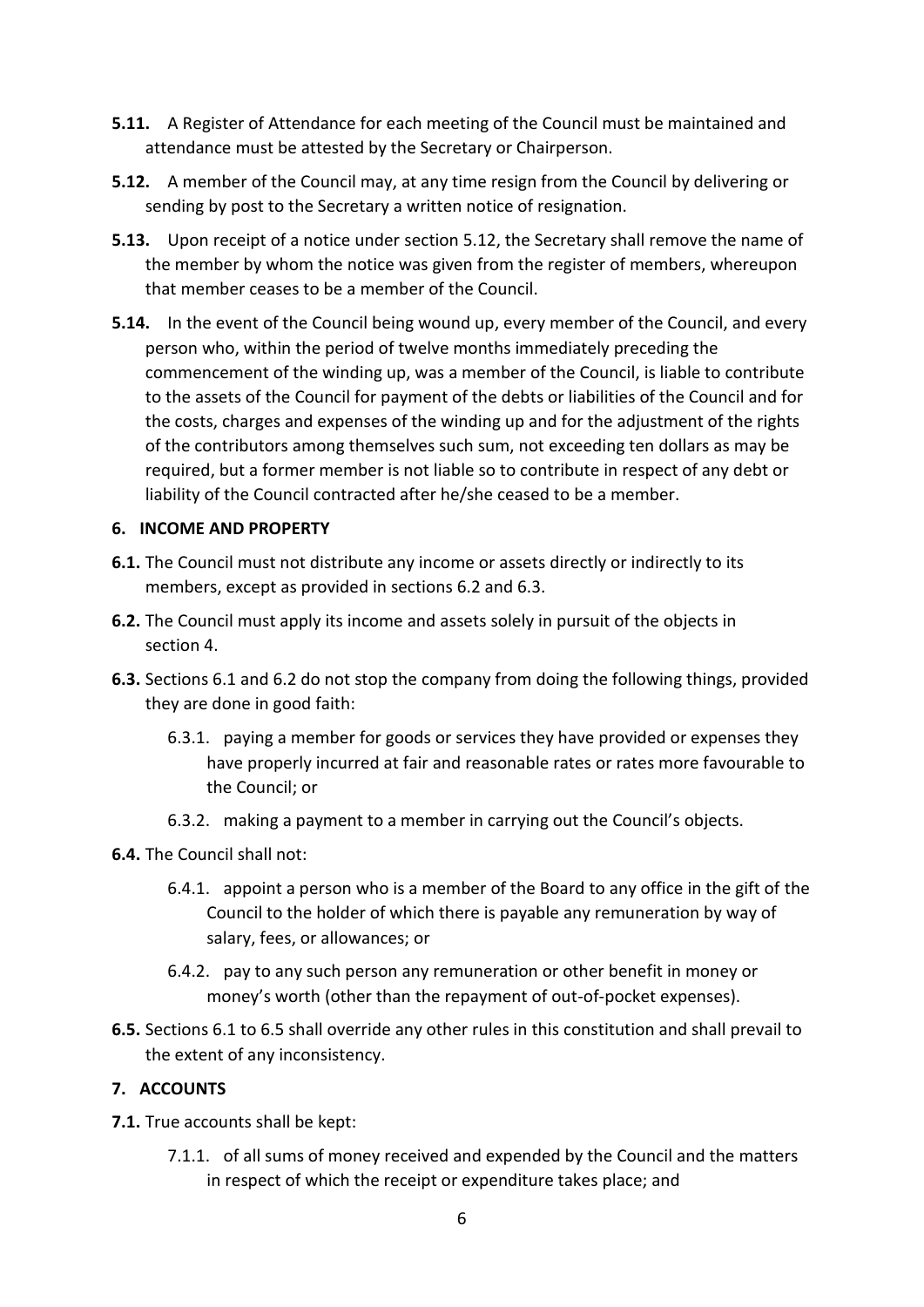- 7.1.2. of the property, credits, and liabilities of the Council and subject to any reasonable restrictions as to time and manner of inspecting them that may be imposed by the Council for the time being, those accounts shall be open to the inspection of the members of the Council.
- **7.2.** The Treasurer of the Council shall cause all records, accounting books, and records of receipts and expenditure connected with the operations and business of the Council to be kept faithfully in such form and manner as the Board may direct.
- **7.3.** The accounts, books and records referred to in section 7.1 and 7.2 shall be kept at the Council's office or at such other place as the Board may decide.

## <span id="page-6-0"></span>**8. BANKING AND FINANCE**

- **8.1.** The Treasurer of the Council shall, on behalf of the Council, ensure the receipt of all moneys paid to the Council and the issuing of official receipts for all moneys received.
- **8.2.** The Board shall cause to be opened with such bank as the Board selects, a banking account in the name of the Council into which all moneys received shall be paid by the Treasurer as soon as possible after they are received.
- **8.3.** The Board may receive from the Council's bank or bankers for the time being the cheques drawn by the Council on any of its accounts with the bank or bankers and may release and indemnify the bank or bankers from and against all claims, actions, suits, or demands that may be brought against the bank or bankers arising directly or indirectly out of those cheques or the surrender thereof of the Council.
- **8.4.** Except with the authority of the Board, no payment of a sum exceeding fifty dollars shall be made from the funds of the Council otherwise than by cheque drawn on the Council's bank account or by the electronic transfer of funds from the Association's account to another account at an authorised deposit-taking institution, but the Board may provide the Treasurer with a sum to meet urgent expenditure, subject to the observance of such conditions in relation to the use and expenditure of such sum as the Board may impose.
- **8.5.** No cheques shall be drawn on the Council's bank account except for the payment of expenditure that has been authorised by the Board.
- **8.6.** All cheques, drafts, bills of exchange, promissory notes, and other negotiable instruments shall be signed by the Treasurer or, in his/her absence, by such other member or members of the Board as the Board may nominate for that purpose and shall be counter-signed by the Secretary or the Chairperson.
- **8.7.** The Board may authorise transactions by electronic banking.

## <span id="page-6-1"></span>**9. AUDITOR**

**9.1.** At each Annual General Meeting of the Council, the members present shall appoint a person as the auditor of the Council. The person so appointed shall be a registered company auditor.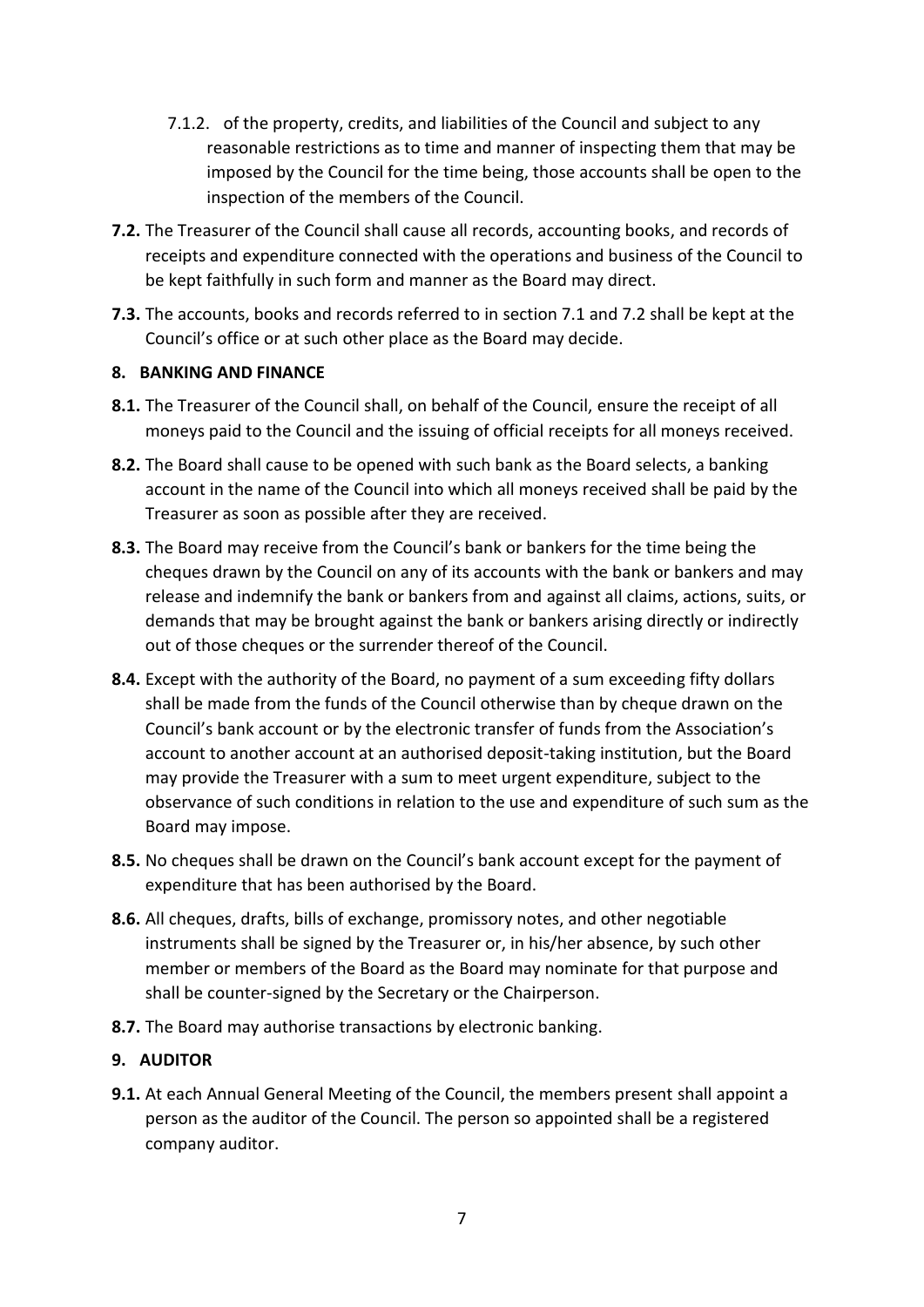- **9.2.** A person so appointed shall hold office until the Annual General Meeting next after that at which he/she is appointed and is eligible for re-appointment.
- **9.3.** If an appointment is not made at an Annual General Meeting, the Board shall appoint an auditor of the Council for the then current financial year of the Council.
- **9.4.** The auditor may only be removed from office by special resolution by the Council at a Special General Meeting.
- **9.5.** If a casual vacancy occurs in the office of auditor during the course of a financial year of the Council, the Board may appoint a person as the auditor and the person so appointed shall hold office until the next succeeding Annual General Meeting.

#### <span id="page-7-0"></span>**10. AUDIT OF ACCOUNTS**

- **10.1.** Once at least in each financial year of the Council, the accounts of the Council shall be examined by the auditor.
- **10.2.** The auditor shall certify as to the correctness of the accounts of the Council and shall report thereon to the members present at the Annual General Meeting.
- **10.3.** In his/her report, and in certifying to the accounts, the auditor shall state:
	- 10.3.1. whether he/she has obtained the information required by him/her;
	- 10.3.2. whether, in his/her opinion, the accounts are properly drawn up so as to exhibit a true and correct view of the financial position of the Council according to the information at his/her disposal and the explanations given to him/her and as shown by the books of the Council; and
	- 10.3.3. whether the rules relating to the administration of the funds of the Council have been observed.
- **10.4.** The public officer of the Council shall cause to be delivered to the auditor a list of all accounts, books, and records of the Council.
- **10.5.** The auditor:
	- 10.5.1. has a right of access to the accounts, books, records, vouchers, and documents of the Council;
	- 10.5.2. may require from the servants of the Council such information and explanations as may be necessary for the performance of his/her duties as auditor;
	- 10.5.3. may employ persons to assist him in investigating the accounts of the Council; and
	- 10.5.4. may, in relation to the accounts of the Council, examine any member of the Board or servant of the Council.

#### <span id="page-7-1"></span>**11. ANNUAL GENERAL MEETING**

**11.1.** The Council shall, in each year, hold an Annual General Meeting.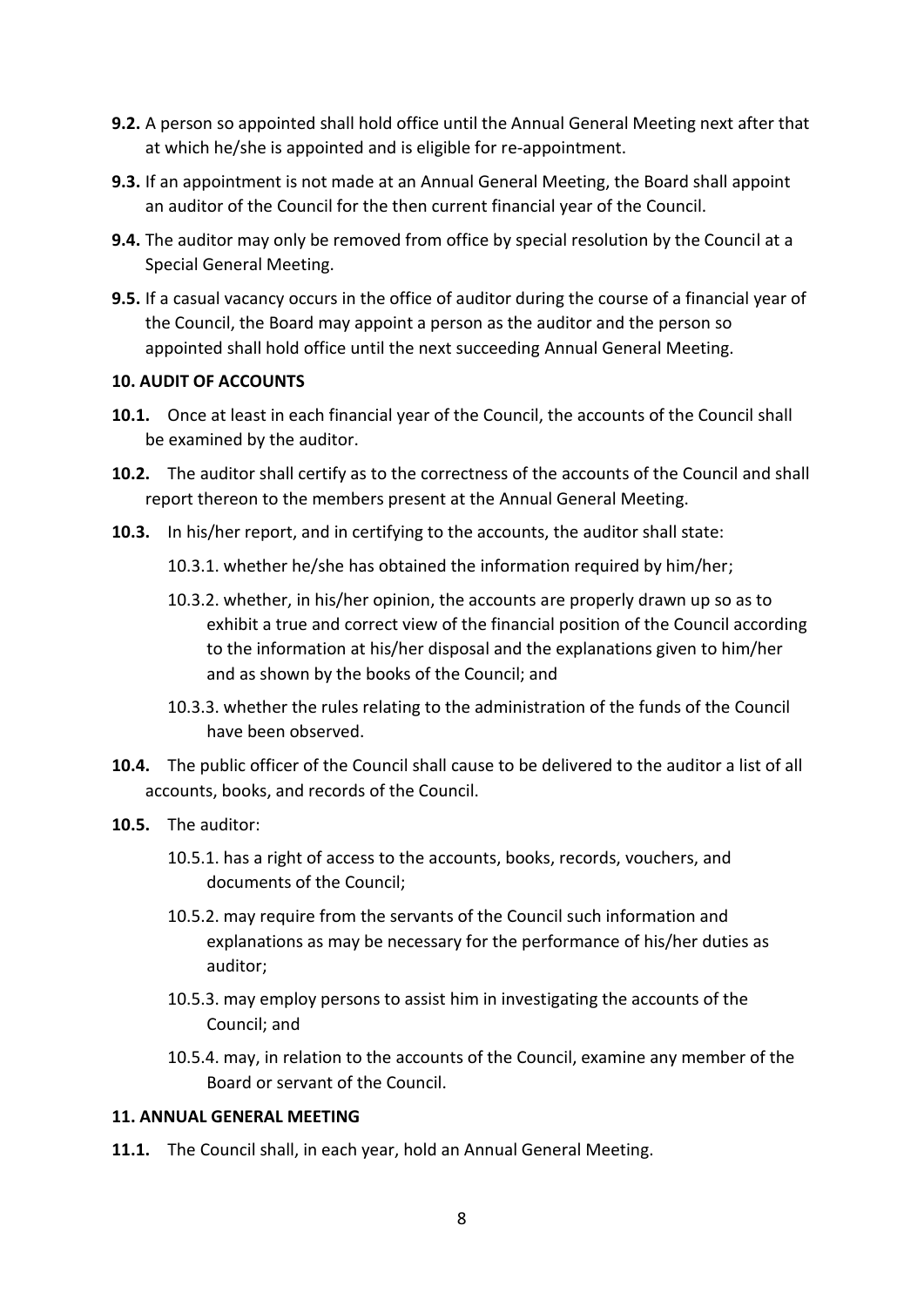- **11.2.** The Annual General Meeting shall be held on such a day (being no later than six months after the close of the financial year of the Council) as the Board may determine.
- **11.3.** The Annual General Meeting shall be in addition to any other general meetings that may be held in the same year.
- **11.4.** The Annual General Meeting shall be specified as such in the notice convening it.
- **11.5.** The ordinary business of the Annual General Meeting shall be:
	- 11.5.1. to confirm the minutes of the last preceding Annual General Meeting and of any general meeting held since that meeting;
	- 11.5.2. to receive from the Board, auditor and servants of the Council, reports upon the transactions of the Council during the preceding financial year;
	- 11.5.3. to elect the officers of the Council whose positions fall vacant for a two-year term subject to section 11.6;
	- 11.5.4. to appoint the auditor and determine his/her remuneration; and
	- 11.5.5. to determine the remuneration of servants of the Council.
- **11.6.** At elections held in an even-numbered year the following positions will be elected for 2 years: Chair, Vice Chairperson, and 3 additional board members. At elections held in an odd-numbered year the following positions will be elected for 2 years: 4 additional board members.
- **11.7.** The Annual General Meeting may transact special business of which notice is given in accordance with these rules.
- **11.8.** All general meetings other than the Annual General Meeting shall be called Special General Meetings.

#### <span id="page-8-0"></span>**12. SPECIAL GENERAL MEETINGS**

- **12.1.** The Board may, whenever it thinks fit, convene a Special General Meeting of the Council.
- **12.2.** The Board shall, on the requisition in writing from at least one delegate from at least ten member organisations, convene a Special General Meeting of the Council.
- **12.3.** A requisition for a Special General Meeting shall state the objects of the meeting and shall be signed by the requisitionists and deposited at the office of the Council and may consist of several documents in the like for, each signed by one or more of the requisitionists.
- **12.4.** If the Board does not cause a Special General Meeting to be held within twenty-one days from the date on which a requisition therefor is deposited at the office of the Council, the requisitionists or any of them, may convene the meeting but any meeting so convened shall not be held after three months from the date of the deposit of the requisition.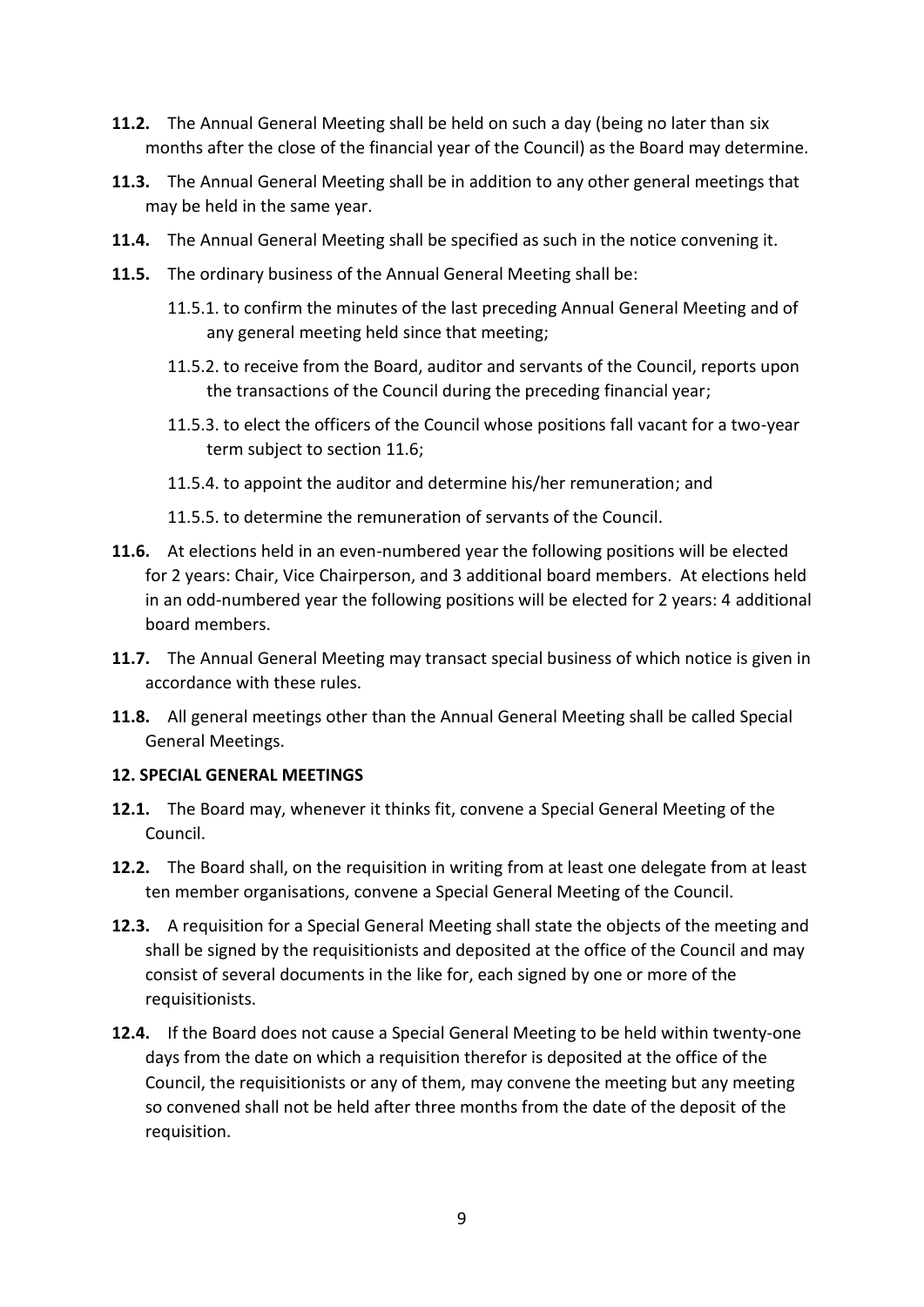**12.5.** A Special General Meeting convened by requisitionists in pursuance of these rules shall be convened in the same manner as nearly as possible as that in which those meetings are convened by the Board, and all reasonable expenses incurred in convening the meeting shall be refunded by the Council to the persons incurring them.

## <span id="page-9-0"></span>**13. NOTICES OF GENERAL MEETINGS**

- **13.1.** The public officer of the Council, shall, at least fourteen days before the date fixed for holding an Annual General Meeting of the Council cause to be inserted in at least one newspaper published in this State, an advertisement specifying the place, day, and time for the holding of the meeting and the nature of the business to be transacted thereat.
- **13.2.** The notice of a Special General Meeting shall be given by the public officer at least seven days before the date fixed for holding such a meeting.

## <span id="page-9-1"></span>**14. BUSINESS AND QUORUM AT GENERAL MEETINGS**

- **14.1.** All business that is transacted at Special General Meetings and all business that is transacted at the Annual General Meeting with the exception of that specially referred to in these rules as being the ordinary business of the Annual General Meeting, shall be deemed to be special business.
- **14.2.** No item of business shall be transacted at a general meeting unless a quorum of members including delegates entitled to under these rules to vote is present during the time when the meeting is to consider that item.
- **14.3.** Ten members being personally present (being members or delegates entitled under these rules to vote at the meeting but so that not more than one delegate per Organisational Member shall be counted for the purpose of ascertaining the quorum) constitute a quorum for the transaction of the business of a general meeting.
- **14.4.** If within one hour after the appointed time for the commencement of a general meeting a quorum is not present, the meeting, if convened upon the requisition of members shall be dissolved, and in any other case, it shall stand adjourned to the same day in the next week, at the same time of the adjournment by written or electronic notice to members given before the day to which the meeting is adjourned at the same place, and if at the adjourned meeting a quorum is not present within one hour after the time appointed for the commencement of the meeting, the meeting shall be dissolved.

## <span id="page-9-2"></span>**15. CHAIRPERSON TO PRESIDE AT GENERAL MEETINGS**

- **15.1.** The Chairperson or in his/her absence the Vice-Chairperson, shall preside as Chairperson at every general meeting of the Council.
- **15.2.** If the Chairperson and Vice-Chairperson are absent from a general meeting, the members and delegates present shall elect one of their number to preside as Chairperson thereat.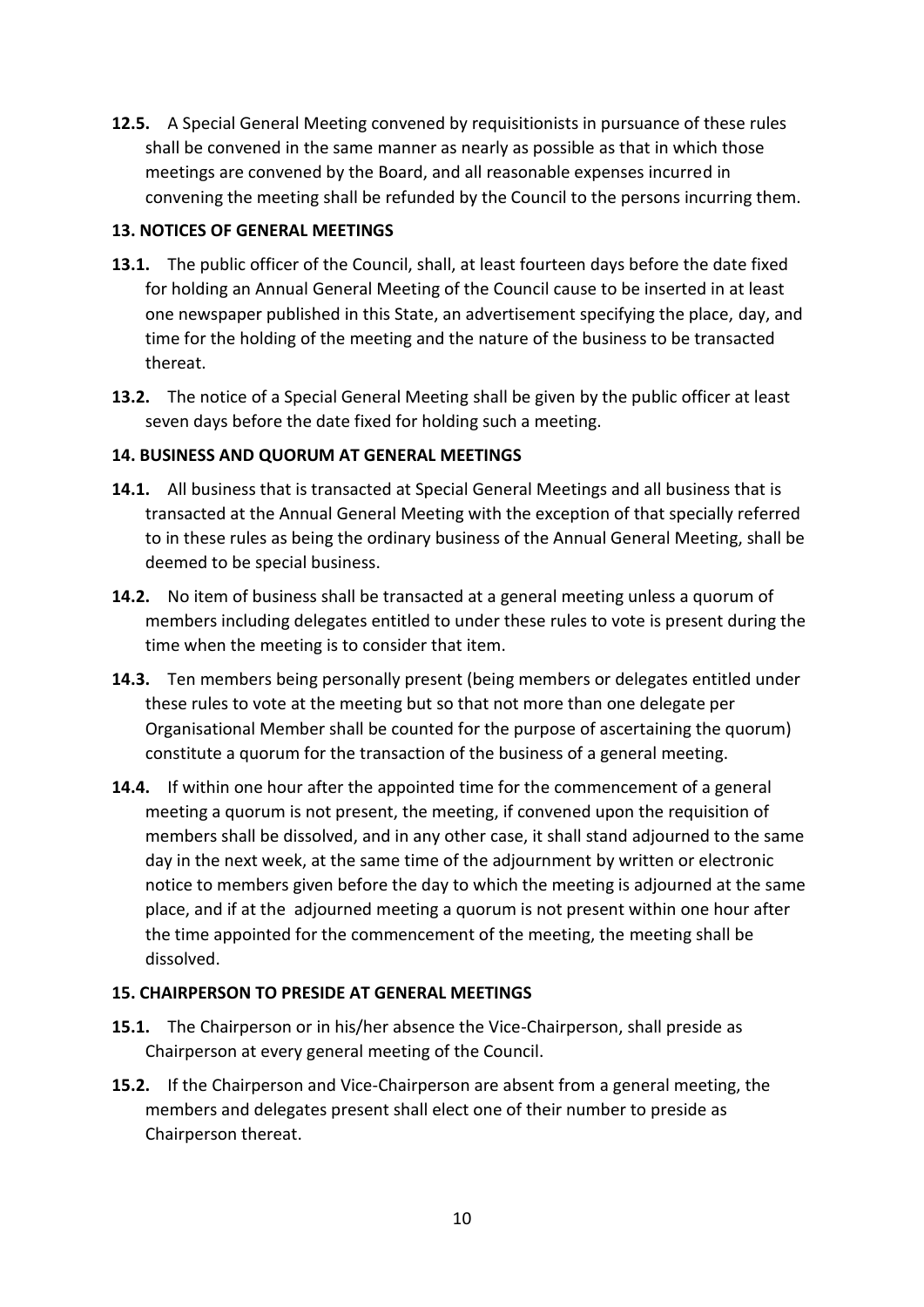## <span id="page-10-0"></span>**16. ADJOURNMENT OF GENERAL MEETINGS**

- **16.1.** The Chairperson of a general meeting at which a quorum is present may, with the consent of the meeting, adjourn the meeting from time to time and place to place, but no business shall be transacted at an adjourned meeting other than the business left unfinished at the meeting at which the adjournment took place.
- **16.2.** Where a meeting is adjourned for fourteen days or more, the like notice of the adjourned meeting shall be given as in the case of the original meeting.
- **16.3.** Except as provided in the foregoing provisions of this section 16, it is not necessary to give any notice of an adjournment or of the business to be transacted at any adjourned meeting.

## <span id="page-10-1"></span>**17. DETERMINATIONS OF QUESTIONS ARISING AT GENERAL MEETINGS**

A question arising at a general meeting of the Council shall be determined on a show of hands and unless before or on the declaration of the result of the show of hands a poll is demanded, a declaration by the Chairperson that a resolution has, on a show of hands, been carried, or carried unanimously, or carried by a particular majority, or lost and an entry to that effect in the minutes book of the Council is evidence of the fact, without proof of the number or proportion of the votes recorded in favour of, or against, that resolution.

#### <span id="page-10-2"></span>**18. VOTES**

- **18.1.** Upon any question arising at a general meeting of the Council, and in board member elections, an Individual Member (being a member entitled to vote under these rules) and each delegate has one vote only (even if a person is a delegate of more than one member organisation).
- **18.2.** All votes on questions arising at a general meeting of the Council shall be given personally.
- **18.3.** In the case of an equality of voting on a question arising at a general meeting of the Council, the Chairperson of the meeting is entitled to exercise a second or casting vote.
- **18.4.** No member (being a member entitled to vote under these rules) shall be entitled to vote at any general meeting or in board member elections during a financial year if the annual subscription due to the Council for that financial year is in arrears.
- **18.5.** For delegates of Organisational Members and for Individual Members, voting rights are disallowed within the first twelve months of paid membership.
- **18.6.** An Individual Member and a delegate of an Organisational Member will be entitled to voting rights at an Annual General Meeting and in board member elections when it is in their second or subsequent financial year of paid membership.

#### <span id="page-10-3"></span>**19. TAKING OF POLL**

If at a meeting a poll on any question is demanded, it shall be taken at that meeting in such manner as the Chairperson may direct and the result of the poll shall be deemed to be the resolution of the meeting on that question.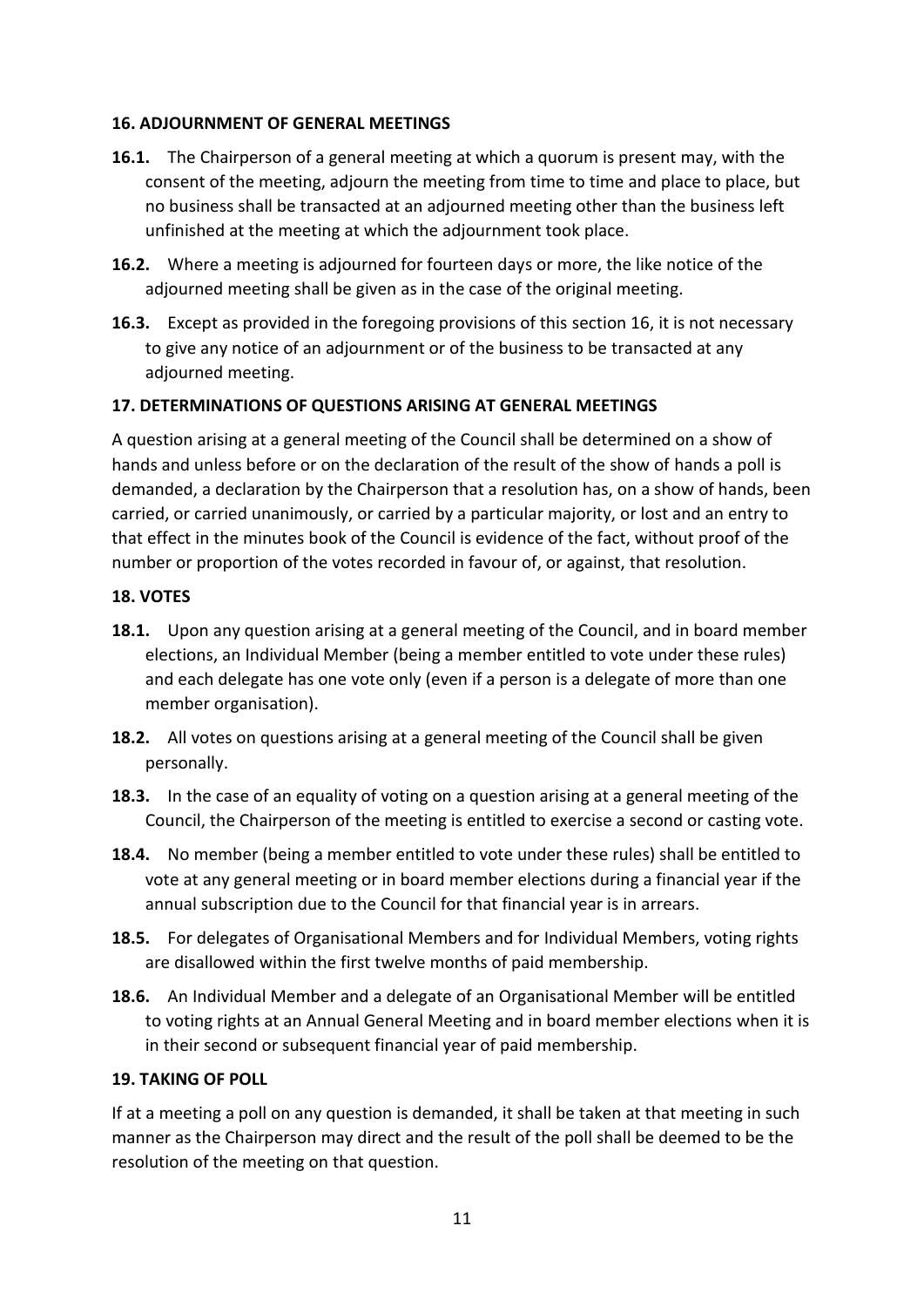## <span id="page-11-0"></span>**20. WHEN POLL TO BE TAKEN**

A poll that is demanded on a question of adjournment shall be taken forthwith, and a poll that is demanded on any other question shall be taken at such time before the close of the meeting as the Chairperson may direct.

## <span id="page-11-1"></span>**21. AFFAIRS OF COUNCIL TO BE MANAGED BY A BOARD**

- **21.1.** The affairs of the Council shall be managed by a Board constituted as provided in section 23.
- **21.2.** The Board:
	- 21.2.1. shall control and manage the business and affairs of the Council;
	- 21.2.2. may, subject to these rules, exercise all such powers and functions as may be exercised by the Council, other than those powers and functions that are required by these rules to be exercised by general meetings of members of the Council; and
	- 21.2.3. subject to the Act and these rules, has power to perform all such acts and things as appear to the Board to be essential for the proper management of the business and affairs of the Council.
- **21.3.** The policy decisions shall be made by members at general meetings.

## <span id="page-11-2"></span>**22. OFFICERS OF THE COUNCIL**

- **22.1.** Officers of the Council shall be nine elected board members and up to three co-opted board members. Those officers of the Council who will serve as executive officers of the Council shall be a Chairperson, a Vice-Chairperson, a Treasurer, and a Secretary. The Board shall appoint consenting officers of the Council to the positions of Treasurer and Secretary.
- **22.2.** An officer of the Council shall not be:
	- 22.2.1. a federal or state parliamentarian, or local councillor or alderman;
	- 22.2.2. a spouse (*de facto* or *de jure*), sibling (or sibling-in-law), parent (or stepparent) or child (or step-child) of another officer of the Council; or
	- 22.2.3. a delegate of an Organisational Member where another officer of the Council is a delegate of the same Organisational Member.
- **22.3.** The provisions of section 24 so far as they are applicable and with the necessary modifications, apply to and in relation to the election of persons to any of the executive offices mentioned in section 22.1.
- **22.4.** Each officer of the Council shall hold office until the Annual General Meeting next after the date of his/her election, but no officer of the Council shall hold the same office for more than two consecutive terms. However, a person may be renominated for that office after the expiry of two years.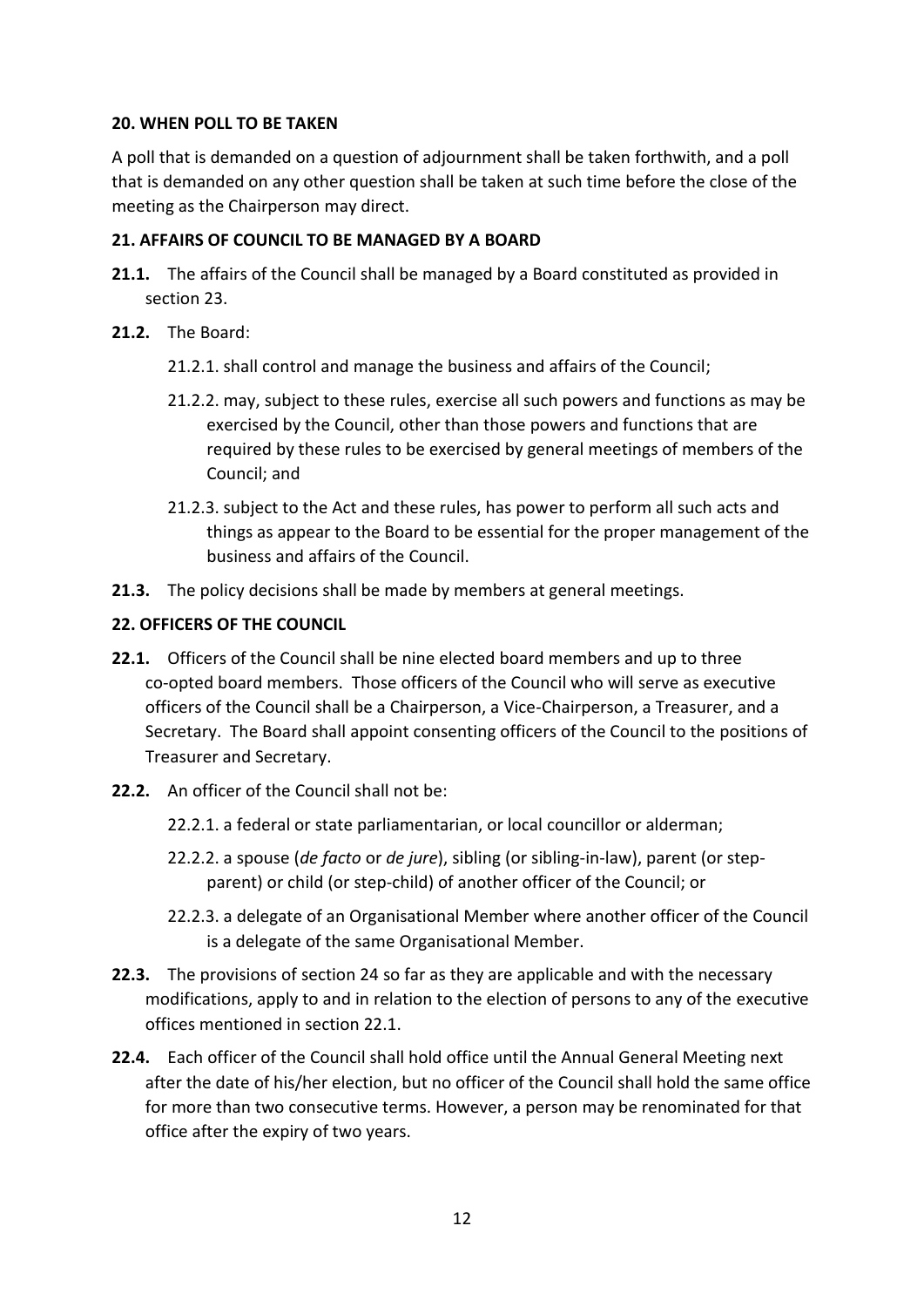**22.5.** In the event of a casual vacancy in the executive mentioned in section 22.1, the Board may appoint an officer of the Council to the position. In the event of a casual vacancy in the officers of the Council the members of the Board may appoint an Individual Member or delegate who satisfies the eligibility rule under section 22.2 to the vacant office, although this must be a female appointee if the vacancy was originally reserved for female candidates. The member or delegate so appointed may continue in office up to and including the conclusion of the Annual General Meeting next following the date of that appointment. If the vacancy occurs in the first year of a two-year term, the election to the position would be for a one-year term at the next immediate Annual General Meeting.

#### <span id="page-12-0"></span>**23. CONSTITUTION OF THE BOARD**

The Board shall consist of the officers of the Council all of whom shall be elected except for those officers who are co-opted by the Board under section 24.15.

#### <span id="page-12-1"></span>**24. ELECTION OF MEMBERS OF BOARD**

- **24.1.** The Board may appoint the Electoral Commissioner for Tasmania or some other person or organisation independent of the Council and its members as Returning Officer to conduct an election in accordance with these Rules. The Electoral Commissioner for Tasmania may appoint another person as Returning Officer to conduct the election on his or her behalf.
- **24.2.** The Returning Officer in an election must fix the day on which nominations for the election open and the time and date for the close of nominations. Nominations are to be open for at least 21 days. The Returning Officer in an election must, no later than 21 days before the date fixed for the close of nominations, cause notice of the election and a nomination form to be sent to every member at the postal or email address nominated by that member. The notice is to: specify the vacancy or vacancies to be filled; call for nominations; specify the way in which, and the time and date by which, nominations must be received; and contain such other information as the Returning Officer determines. Nomination forms for an election are to be prepared in a form approved by the Returning Officer and include provision for candidates' statements.
- **24.3.** Candidates for election as officers of the Board shall be Individual Members or delegates of Organisational Members. A person may be nominated as a candidate for election as Chair and/or Vice Chair and/or an ordinary Board Member. The nominations shall be made in writing signed by two members of the Council and/or delegates, other than the person being nominated, and accompanied by the written consent and signature of the candidate (which may be endorsed on the form of nomination). If the nomination is for an office of the Board, the nomination shall state the office or offices for which the nominee is a candidate. If no office is stated, the nomination shall be deemed to be for an ordinary member of the Board. The nomination form must be emailed, lodged, posted or faxed so as to be received by the Returning Officer by the time and date fixed for close of nominations. The Returning Officer in an election may accept a nomination for the election if satisfied that: the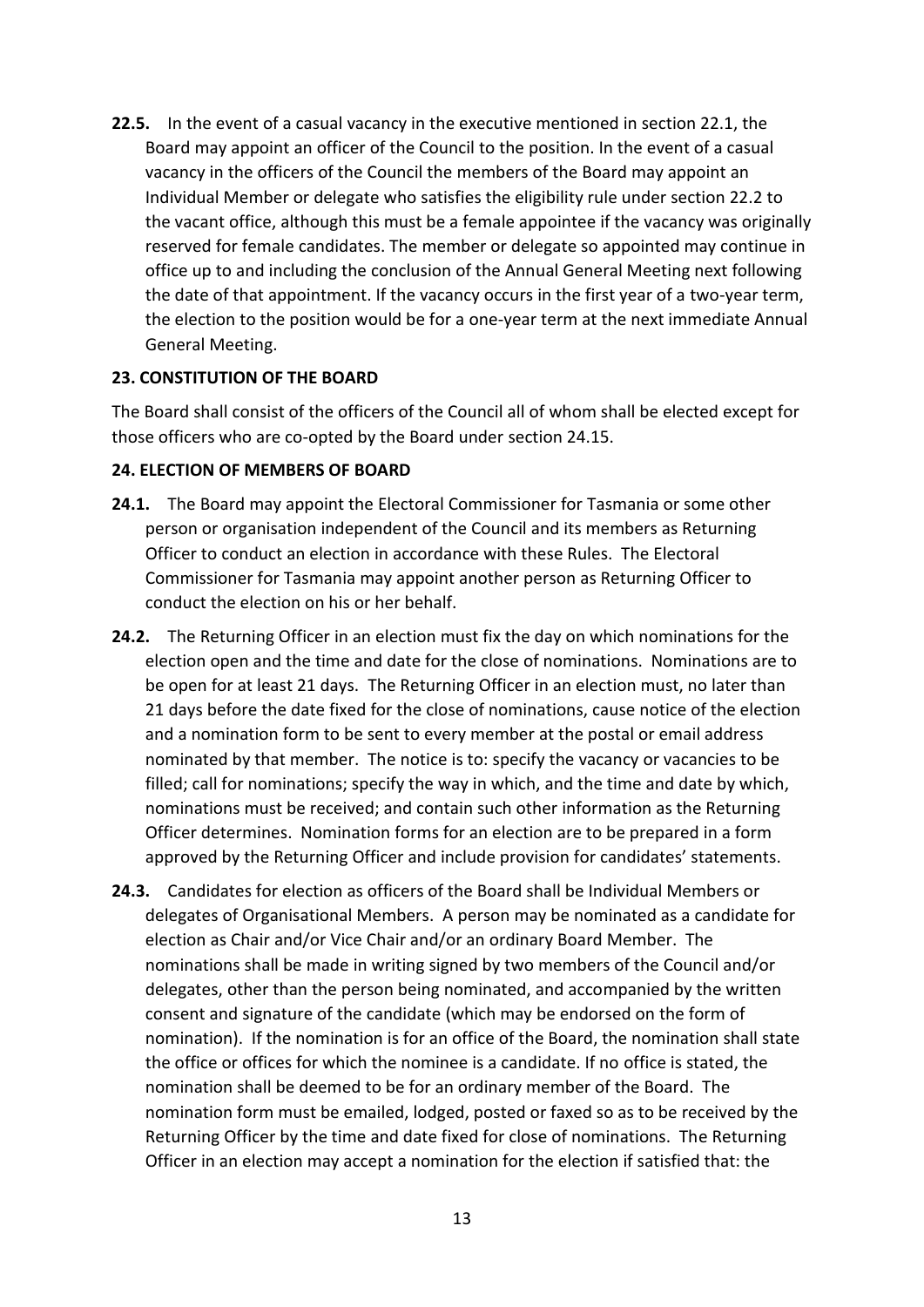nomination has been made and lodged in accordance with these rules; and the person nominated is eligible to be a candidate in the election. The Returning Officer must reject a nomination if not satisfied as to the matters specified in this rule. The Returning Officer is not to disclose information concerning any nominations received until after the time fixed for the close of nominations. A candidate in an election may withdraw his or her nomination at any time until the close of nominations by giving notice in writing of the withdrawal to the Returning Officer.

- **24.4.** A candidate in an election may supply the Returning Officer with a written statement to be distributed with ballot papers. The statement must be received by the Returning Officer in the election by the close of nominations. The statement is not to: exceed 150 words; or mention any other candidate unless the signed consent of that other candidate is received by the Returning Officer with the statement. The Returning Officer may, interfering as little as possible with the content of a candidate's statement, edit any or all of that statement to make it consistent in style and layout and to ensure compliance with this Rule.
- **24.5.** If, on the close of nominations for an election, the number of nominations accepted by the Returning Officer is fewer than the number of positions to be filled, the Returning Officer is to declare those persons elected, further nominations shall be received by the Board at the Annual General Meeting, and the Board shall conduct an election at the Annual General Meeting in a manner of the Board's choosing to fill the remaining vacancies.
- **24.6.** If, on the close of nominations for an election, the number of nominations accepted by the Returning Officer is equal to the number of vacancies to be filled the Returning Officer is to declare those persons elected.
- **24.7.** If, on the close of nominations for an election, the number of nominations accepted by the Returning Officer exceeds the number of vacancies to be filled, the Returning Officer must conduct a ballot.
- **24.8.** To the extent of any inconsistency with sections 24.5, 24.6 or 24.7, sections 24.8 to 24.13 apply.
- **24.9.** The nomination shall state whether the candidate is female.
- **24.10.** A female candidate nominating to be an ordinary board member shall be a candidate for vacancies reserved for female candidates and for vacancies open to candidates of any sex.
- **24.11.** If a candidate is elected in an election, then votes cast for that candidate in a subsequent election are to be transferred to the next remaining candidate in the order of the relevant voter's preference.
- **24.12.** In odd-numbered years, wherein four board member vacancies are to be filled, two of those vacancies are to be reserved for female candidates.
	- 24.12.1. If, on the close of nominations, there is no female candidate accepted by the Returning Officer, then further nominations shall be received by the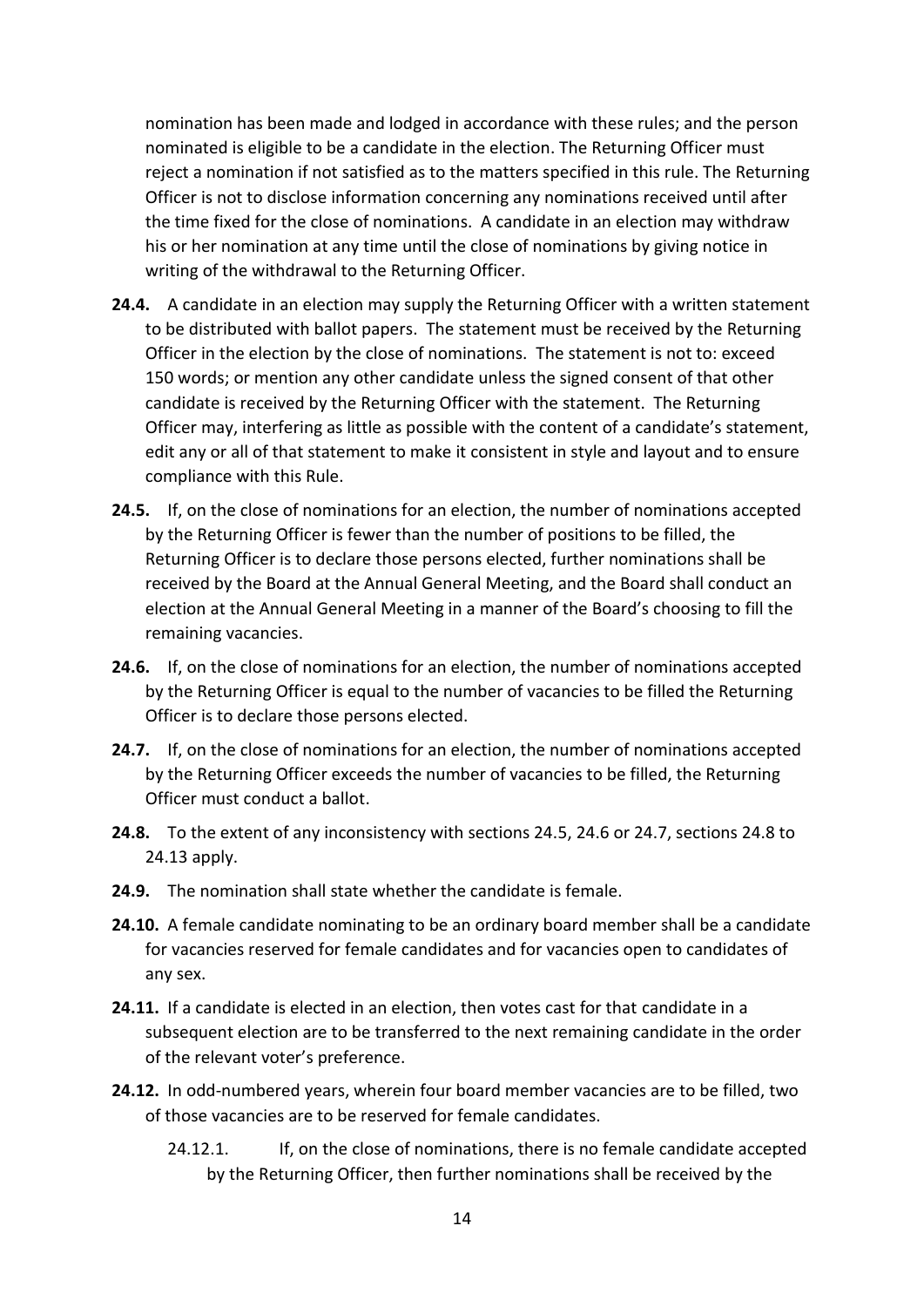Board at the Annual General Meeting, and the Board shall conduct an election at the Annual General Meeting in a manner of the Board's choosing to fill the two vacancies reserved for female candidates.

- 24.12.2. If, on the close of nominations, there is one female candidate accepted by the Returning Officer, then the Returning Officer is to declare that candidate elected, further nominations shall be received by the Board at the Annual General Meeting, and the Board shall conduct an election at the Annual General Meeting in a manner of the Board's choosing to fill the one remaining vacancy reserved for female candidates.
- 24.12.3. If, on the close of nominations, there are two female candidates accepted by the Returning Officer, then the Returning Officer is to declare those candidates elected.
- 24.12.4. If, on the close of nominations, there are three or more female candidates accepted by the Returning Officer, then the Returning Officer must conduct a ballot for those two vacancies reserved for female candidates.
- 24.12.5. If, following any filling of vacancies reserved for female candidates, there are no candidates of any sex who have not yet been elected, then further nominations shall be received by the Board at the Annual General Meeting, and the Board shall conduct an election at the Annual General Meeting in a manner of the Board's choosing to fill the two vacancies open to candidates of any sex.
- 24.12.6. If, following any filling of vacancies reserved for female candidates, there is one candidate of any sex who has not yet been elected, then the Returning Officer is to declare that candidate elected, further nominations shall be received by the Board at the Annual General Meeting, and the Board shall conduct an election at the Annual General Meeting in a manner of the Board's choosing to fill the one remaining vacancy open to candidates of any sex.
- 24.12.7. If, following any filling of vacancies reserved for female candidates, there are two candidates of any sex who have not yet been elected, then the Returning Officer is to declare those candidates elected.
- 24.12.8. If, following any filling of vacancies reserved for female candidates, there are three or more candidates of any sex who have not yet been elected, then the Returning Officer must conduct a ballot for the two vacancies open to candidates of any sex.
- **24.13.** In even-numbered years, wherein vacancies for a chair, vice-chair and three additional board members are to be filled, one of those vacancies for additional board members is to be reserved for female candidates.
	- 24.13.1. If, following the elections for chair and vice-chair, there is no female candidate accepted by the Returning Officer, then further nominations shall be received by the Board at the Annual General Meeting, and the Board shall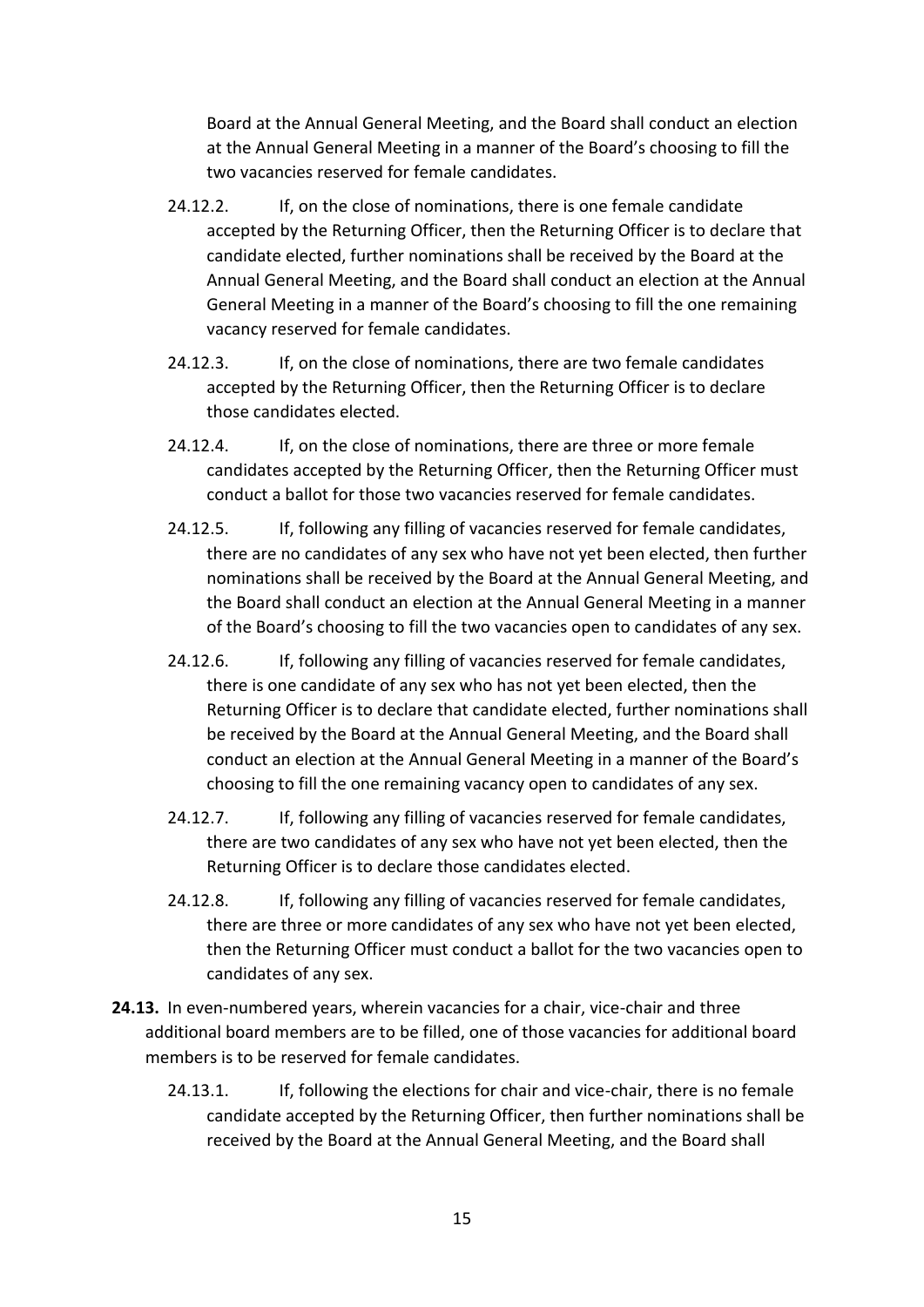conduct an election at the Annual General Meeting in a manner of the Board's choosing to fill the one vacancy reserved for female candidates.

- 24.13.2. If, following the elections for chair and vice-chair, there is one female candidate accepted by the Returning Officer, then the Returning Officer is to declare that candidate elected.
- 24.13.3. If, following the elections for chair and vice-chair, there are two or more female candidates accepted by the Returning Officer, then the Returning Officer must conduct a ballot for the one vacancy reserved for female candidates.
- 24.13.4. If, following any filling of the vacancy reserved for female candidates, there are no candidates of any sex who have not yet been elected, then further nominations shall be received by the Board at the Annual General Meeting, and the Board shall conduct an election at the Annual General Meeting in a manner of the Board's choosing to fill the two vacancies open to candidates of any sex.
- 24.13.5. If, following any filling of the vacancy reserved for female candidates, there is one candidate of any sex who has not yet been elected, then the Returning Officer is to declare that candidate elected, further nominations shall be received by the Board at the Annual General Meeting, and the Board shall conduct an election at the Annual General Meeting in a manner of the Board's choosing to fill the one remaining vacancy open to candidates of any sex.
- 24.13.6. If, following any filling of the vacancy reserved for female candidates, there are two candidates of any sex who have not yet been elected, then the Returning Officer is to declare those candidates elected.
- 24.13.7. If, following any filling of the vacancy reserved for female candidates, there are three or more candidates of any sex who have not yet been elected, then the Returning Officer must conduct a ballot for the two vacancies open to candidates of any sex.
- **24.14.** Notwithstanding any other provisions of the constitution, the persons who are members of the Board on 1 July 2022, including the person holding the position previously named 'Senior Vice-Chairperson' and now named 'Vice-Chairperson', shall remain as members of, and continue to constitute, the Board until the end of the Annual General Meeting held during 2021-22, or the cessation of their elected term, whichever is later.
- **24.15.** After each Annual General Meeting the Board may co-opt up to three additional members to the Board who shall be appointed by the Board to achieve the best representation of regional interests, new and emerging multicultural communities, gender, age, diversity and skills and expertise. The board must not appoint a man to the board if, following such an appointment, women hold fewer than 30 per cent of the board positions.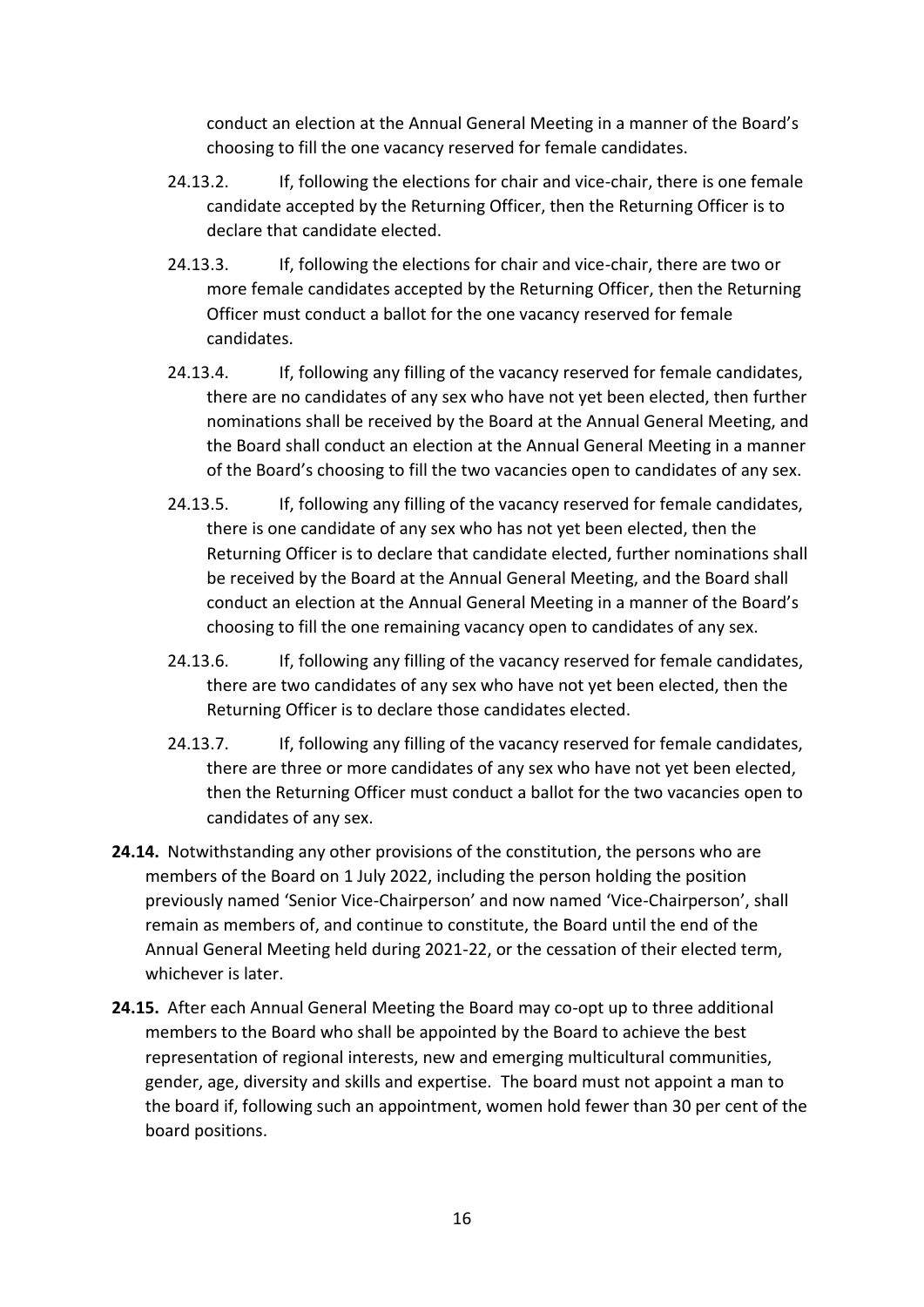- **24.16.** The list of electors for board member elections, comprising delegates for eligible member organisations as well as eligible individual members, is to close on 1 August each year. The Public Officer is to prepare a list of electors entitled under these rules to vote in board member elections. The Public Officer is to certify as correct the list of electors and provide it to the Returning Officer. The Returning Officer in an election may require the Public Officer to provide any other information that the Returning Officer reasonably considers is necessary or expedient for clarifying eligibility to vote.
- **24.17.** Subject to this Rule, ballots for an election are to be prepared in a form approved by the Returning Officer. The order in which the names of candidates are to appear on the ballots is to be drawn by lot. A ballot is to contain a direction to the effect that electors are to vote for all candidates in the order of their preference.
- **24.18.** For postal and online elections, the Returning Officer in an election must fix: the day on which ballots are emailed and/or posted to eligible electors; and the time and date of the close of the ballot, which is to be a date no less than 14 days prior to the Annual General Meeting. The ballots are to be emailed and/or posted to eligible electors at least 21 days before the close of the ballot.
- **24.19.** When conducting a postal or online election the Returning Officer must email and/or post and/or otherwise deliver the following ballot material to each elector at the email and/or postal address nominated by that elector: the ballot/s; instructions for the completion of the ballot/s and the manner in which the ballot/s are to be returned; in the case of postal voting, the Reply Paid envelope or envelopes to be used for the return of the ballot/s; candidate statements; and such other material as the Returning Officer considers appropriate.
- **24.20.** In the case of postal voting, an envelope to be used for the issue and return of ballot/s is to make provision for the voter to sign a declaration authenticating the vote; and be designed to protect the secrecy of the vote. The declaration is to be to the effect that the voter is the person named on the envelope; and that the voter voted on the ballot/s in the envelope. The form of the envelope is to be determined by the Returning Officer.
- **24.21.** In the case of postal voting, in accordance with the instructions issued by the Returning Officer, an elector in an election is to: mark the ballot paper; and place it in the envelope or envelopes provided; sign the voter's declaration; and send it by post or deliver it so that it is received by the Returning Officer before the close of the ballot.
- **24.22.** In the case of postal voting, where an elector whose name appears in the list of electors claims in an application made to the Returning Officer before the close of the ballot that he or she has not received the ballot/s or that the ballot/s received has/have been accidentally defaced or destroyed, the Returning Officer may forward by post or deliver a second set of ballot material to that elector.
- **24.23.** The Returning Officer in an election must not accept a ballot paper that is: received by the Returning Officer after the close of the ballot; in the case of postal voting, contained in an envelope where the declaration has not been signed as required;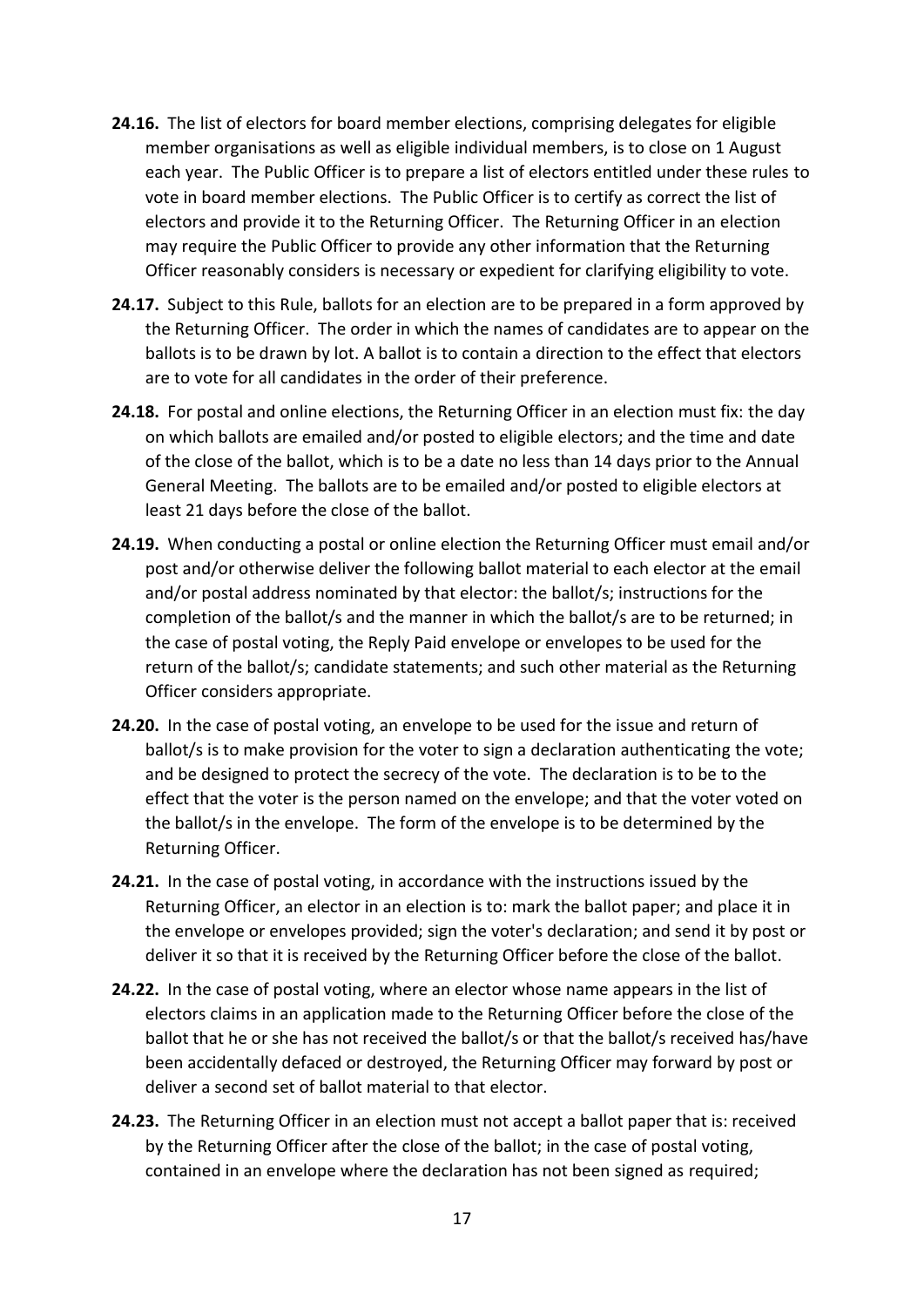received from a person who is not eligible to vote in the election; or received from a person who has already voted in the election.

- **24.24.** A ballot in an election is informal if: there is no vote recorded on the ballot; the elector has not marked the ballot paper by placing consecutive numbers without repetition, starting from number 1, in the squares next to the names of at least as many candidates as there are positions to be filled by election; or the ballot contains a mark or writing which identifies the elector who marked the ballot. If on a ballot paper that is otherwise formal, a number is repeated or omitted, the elector's preferences on that ballot paper are to be counted up to but not including that repetition or omission. A ballot paper is not to be treated as informal at the counting of votes if, in the opinion of the Returning Officer, the elector's intention is clearly indicated on the ballot.
- **24.25.** The counting of votes shall proceed in the following order of ballots: Chair, Vice Chair, general board members. If a candidate is elected as Chair, then votes cast for that candidate in a ballot for Vice Chair are to be transferred to the next remaining candidate in the order of the relevant voter's preference. If a candidate is elected as either Chair or Vice Chair, then votes cast for that candidate in a ballot for a general board position are to be transferred to the next remaining candidate in the order of the relevant voter's preference.
- **24.26.** If the Board appoints the Electoral Commissioner for Tasmania as Returning Officer to conduct an election, then votes cast in that election are to be counted in accordance with the processes contained in Schedule 7 (Counting of Votes) of the Tasmanian Local Government Act 1993.
- **24.27.** If the Board appoints a Returning Officer other than the Electoral Commissioner for Tasmania to conduct an election, and if that election is conducted through use of an online platform such as 'ElectionBuddy', then votes cast in that election are to be counted using a single transferable vote system.
- **24.28.** If the Board appoints a Returning Officer other than the Electoral Commissioner for Tasmania to conduct an election, and if that election is not conducted through use of an online platform such as 'ElectionBuddy', then votes cast in that election are to be counted using a proper and feasible vote counting method.
- **24.29.** The Returning Officer is to issue and forward to the Public Officer a certificate of the result of the election.

## <span id="page-17-0"></span>**25. VACATION OF OFFICE**

For the purpose of these rules, the office of an officer of the Council becomes vacant if the officer:

- **25.1.** dies;
- **25.2.** becomes bankrupt or applies to take or takes advantage of any law relating to bankrupt or insolvent debtors or compounds with his/her creditors, or makes any assignment of his/her estate for their benefit;
- **25.3.** becomes of unsound mind;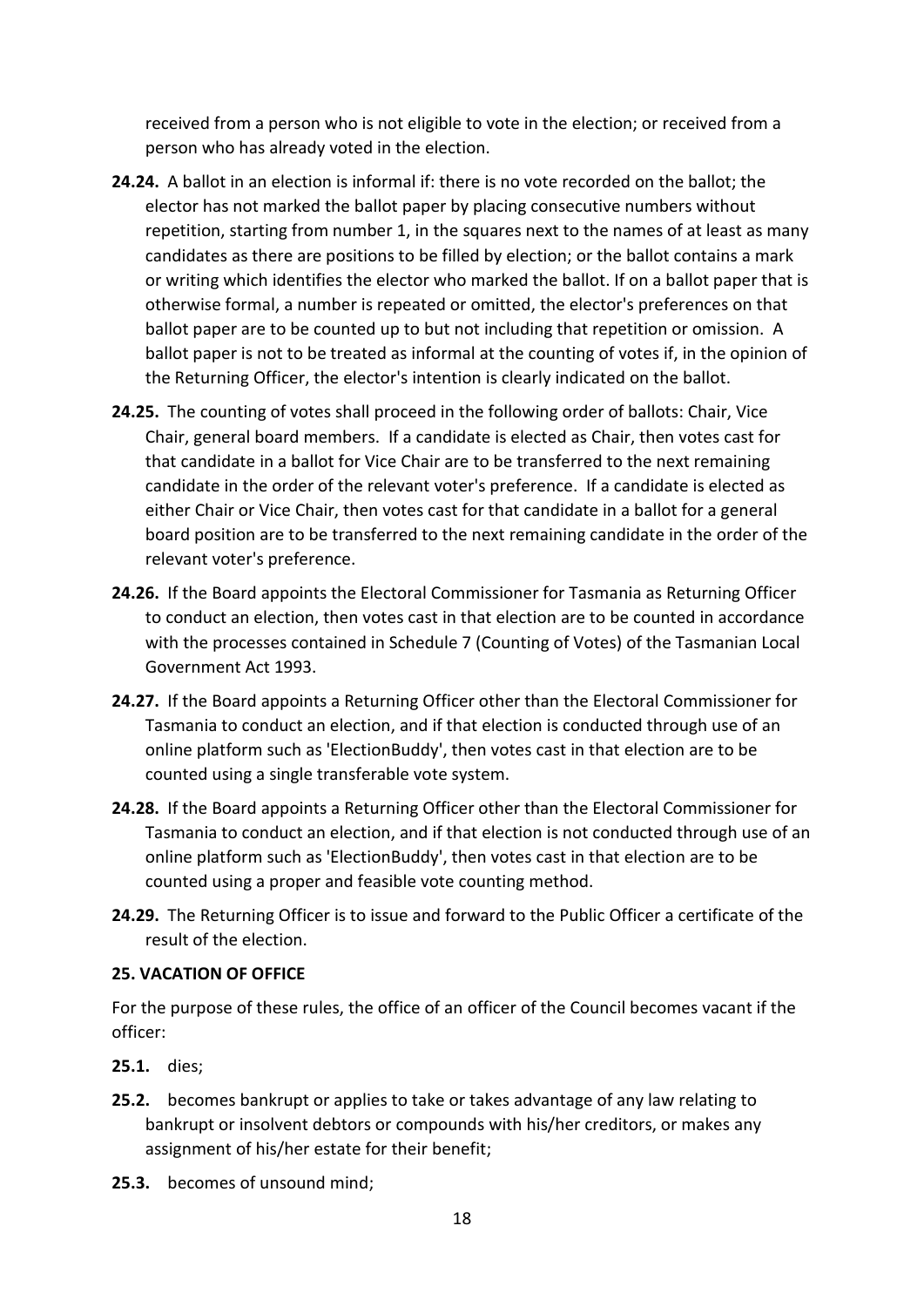- **25.4.** resign his/her office by writing under his/her hand addressed to the Board;
- **25.5.** ceases to be an Individual Member or a delegate of an Organisational Member of the Council;
- **25.6.** fails to pay all arrears of subscription due by him/her or by his or her Organisational Member within fourteen days after he/she has received a notice in writing signed by the public officer stating that he/she/ the Organisational Member has ceased to be a financial member of the Council;
- **25.7.** ceases to satisfy the eligibility rule under section 22.2; or
- **25.8.** fails to attend three consecutive Board Meetings without notice and reasonable excuse.
	- 25.8.1. In the case of virtual attendance, if a board member attends as if the board member were actually physically present in the meeting, this counts as attendance.

#### <span id="page-18-0"></span>**26. MEETINGS OF BOARD**

- **26.1.** The Board shall hold at least six meetings a year and at such place and at such time as the Board may determine.
- **26.2.** Special meetings of the Board may be convened by the Chairperson or any five of its members.
- **26.3.** Notice shall be given to members of the Board of any special Meeting, specifying the general nature of the business to be transacted and no other business shall be transacted at such a meeting.
- **26.4.** Any five members of the Board constitute a quorum for the transaction of the business of a meeting of the Board.
- **26.5.** No business shall be transacted unless a quorum in present and if within half an hour of the time appointed for the meeting a quorum is not present, the meeting shall stand adjourned to the same place and at the same hour of the same day in the following week unless the meeting was a Special Meeting, in which case it lapses.
- **26.6.** At a meeting of the Board, the Chairperson or, in his/her absence, the Vice Chairperson, shall preside.
- **26.7.** Questions arising at meetings of the Board or of any sub-committee appointed under section 28.1 shall be determined on a show of hands, or, if demanded by a member, by a poll taken in such manner as the person presiding at the meeting may determine.
- **26.8.** Each member present at a meeting of the Board (including the person presiding at the meeting) is entitled to one vote and, in the event of an equality of votes on any one question, the person presiding may exercise a second or casting vote.
- **26.9.** Written or electronic notice of each Board meeting shall be served on each member of the Board at a reasonable time before the meeting.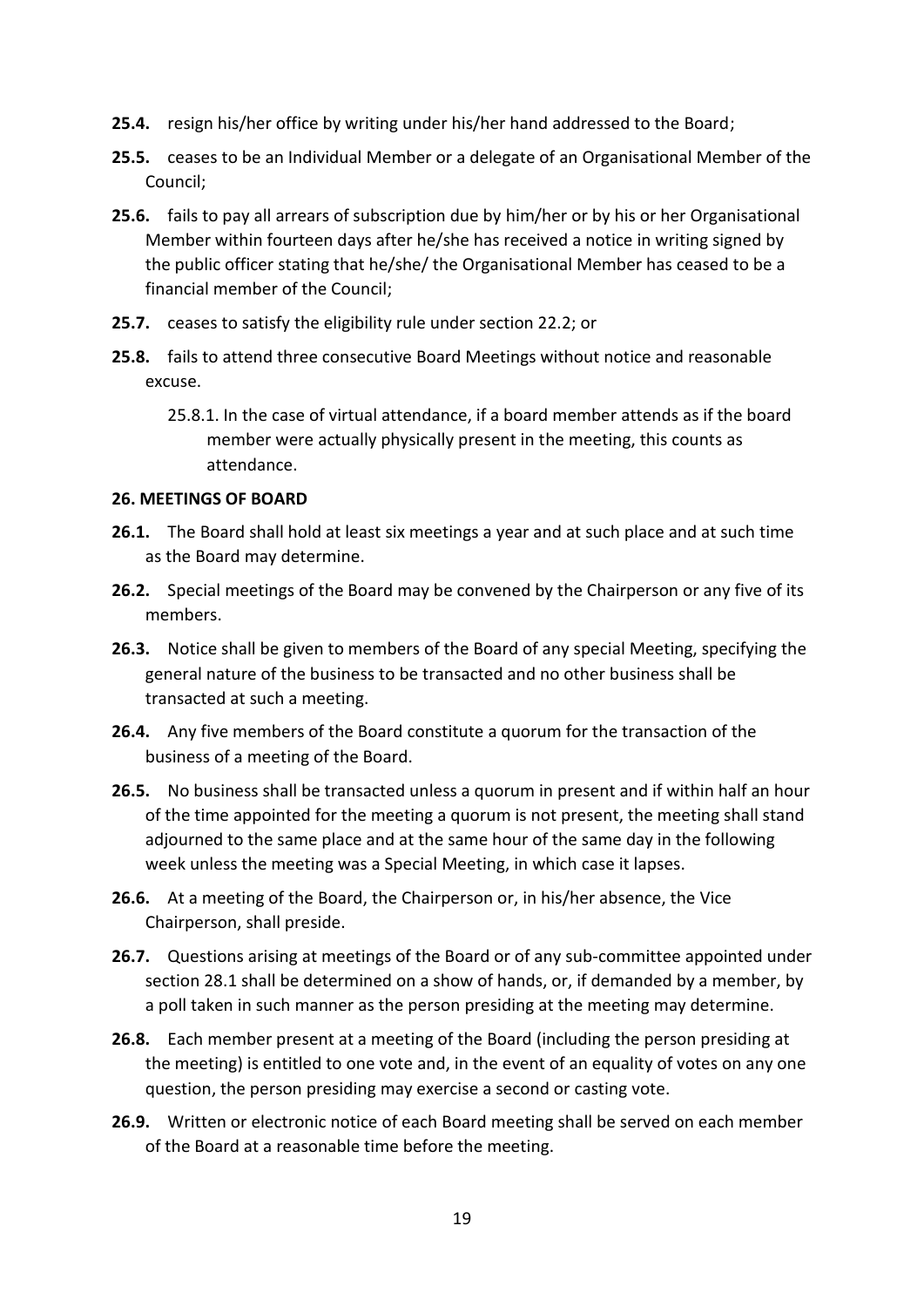## <span id="page-19-0"></span>**27. DISCLOSURE OF INTEREST IN CONTRACT ETC.**

- **27.1.** A member of the Board who is interested in any contract or arrangement made or proposed to be made with the Council shall disclose his/her interest at the first meeting of the Board at which the contract or arrangement is first taken into consideration, if his/her interest then exists or, in any other case, at the first meeting of the Board after the acquisition of his interest.
- **27.2.** If a member of the Board becomes interested in a contract or arrangement after it is made or entered into, he/she shall disclose his/her interest at the first meeting of the Board after he/she becomes so interested.
- **27.3.** No member of the Board shall vote as member of the Board in respect of any contract or arrangement in which he/she is interested and, if he/she does so vote, that vote shall not be counted.

#### <span id="page-19-1"></span>**28. SUB-COMMITTEES AND EXECUTIVE COMMITTEE**

- **28.1.** The Board or the members in General Meeting may from time to time appoint subcommittees from the members as it may think fit and shall prescribe the powers and functions thereof.
- **28.2.** The Board may co-opt as members of a sub-committee such persons as it thinks fit, whether or not those persons are members of the Council, but a person so co-opted is not entitled to vote.
- **28.3.** Three appointed members of a sub-committee constitute a quorum of a subcommittee.
- **28.4.** The Chairperson and Vice-Chairperson shall be ex-officio members of all subcommittees.
- **28.5.** The Chairperson, the Vice Chairperson, the Treasurer, and the Secretary constitute an Executive Committee, which may issue instructions to the public officer and the servants of the Council in matters of urgency connected with the management of the affairs of the Council during intervals between meetings of the Board and where any such instructions are issued, shall report thereon to the next meeting of the Board.

#### <span id="page-19-2"></span>**29. SUBSCRIPTION FEES**

- **29.1.** The subscription will be set by the Board subject to ratification by a Special General Meeting or the following Annual General Meeting and must be paid within 30 days of the due date to avoid suspension of voting rights.
- **29.2.** The subscription of a member is due on the first day of the financial year of the Council, however the board may offer two years of membership to Organisational Members, wherein the subscription is due on the first day of the first financial year of membership.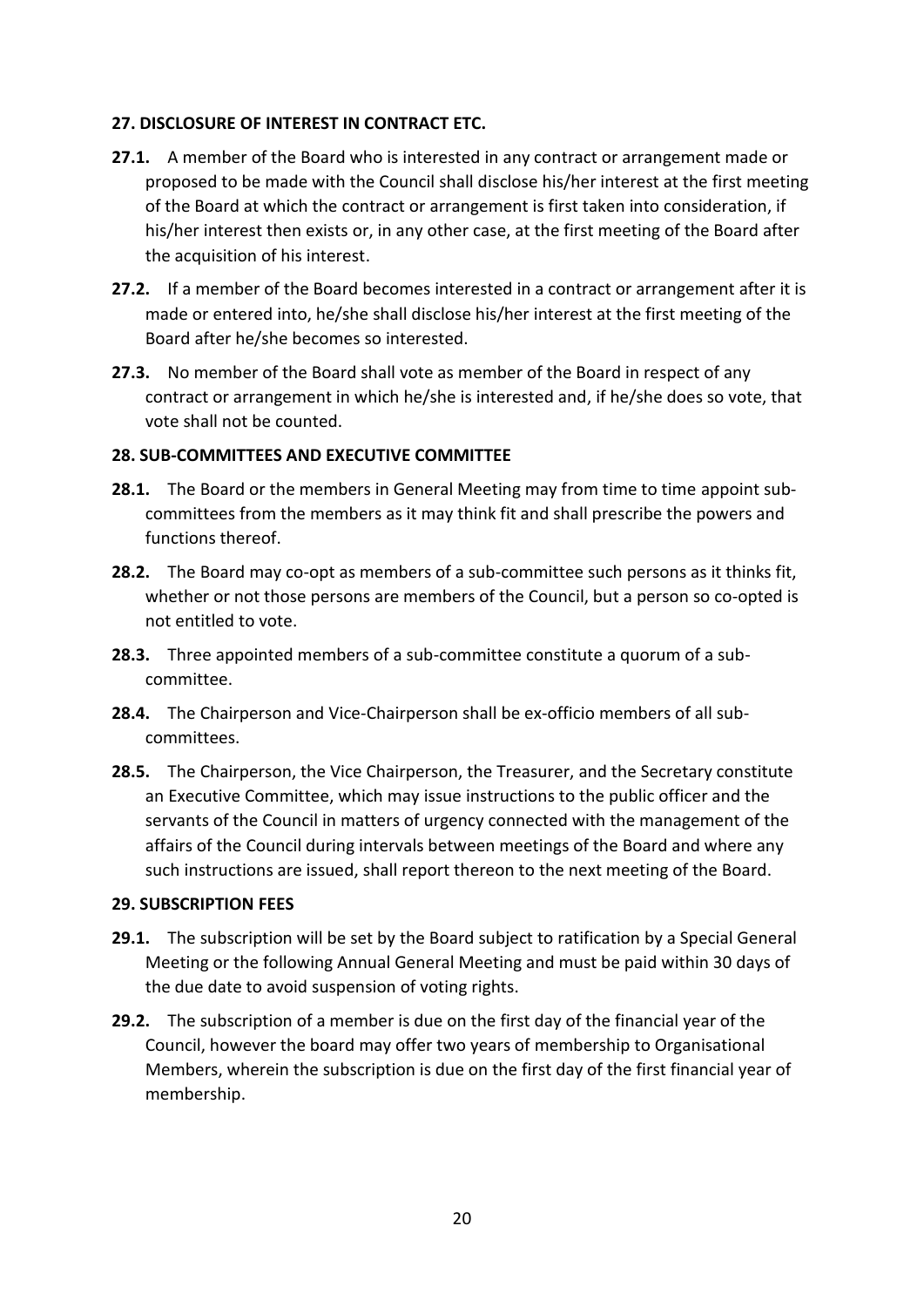## <span id="page-20-0"></span>**30. NOTICES**

A notice may be served by or on behalf of the Council or the Board upon any member either personally or by sending it through the post in a prepaid letter addressed to the member at his/her usual or last-known place of abode or electronic means including facsimile and email to the last known electronic address of the member.

#### <span id="page-20-1"></span>**31. FINANCIAL YEAR**

The financial year of the Council is the period beginning on the first day of July in each year and ending on the thirtieth day of June next following.

#### <span id="page-20-2"></span>**32. EXPULSION OF MEMBERS**

- **32.1.** Subject to this section 32, the Board may expel a member from the Council, if in the opinion of the Board, the member has been guilty of conduct detrimental to the interest of the Council.
- **32.2.** The member to be expelled shall remain a member of the Council until the expiration of fourteen days after the service on the member of a notice under section 32.3, or, if the member exercises his/her right of appeal under this section 32, until the conclusion of the Special General Meeting convened to hear the appeal, whichever is the later date.
- **32.3.** Where the Board expels a member from the Council, the public officer of the Council shall, without undue delay, cause to be served to the member a notice in writing:
	- 32.3.1. stating that the Board has expelled in the member;
	- 32.3.2. specifying the grounds for the expulsion; and
	- 32.3.3. informing the member that if he/she so desire, he/she may within fourteen days after the service of the notice him/her, appeal against the expulsion as provided in this Section 32.
- **32.4.** A member on whom a notice under section 32.3 is served, may appeal against the expulsion to a Special General Meeting by delivering or sending by post to the public officer of the Council, within fourteen days after the service of that notice, a requisition in writing, demanding the convening of such meeting for the purpose of hearing this appeal.
- **32.5.** Upon receipt of a requisition under section 32.3, the public officer shall forthwith notify the Board of its receipt and the Board shall thereupon cause a Special General Meeting of members to be held within twenty-one days after the date on which the requisition is received by the public officer.
- **32.6.** At a Special General Meeting convened for the purpose of this section 32:
	- 32.6.1. No business other than the question of the expulsion shall be transacted;
	- 32.6.2. The Board may place before the meeting, details of the grounds of the expulsion and the Board's reason for the expulsion;
	- 32.6.3. The expelled member shall be given an opportunity to be heard; and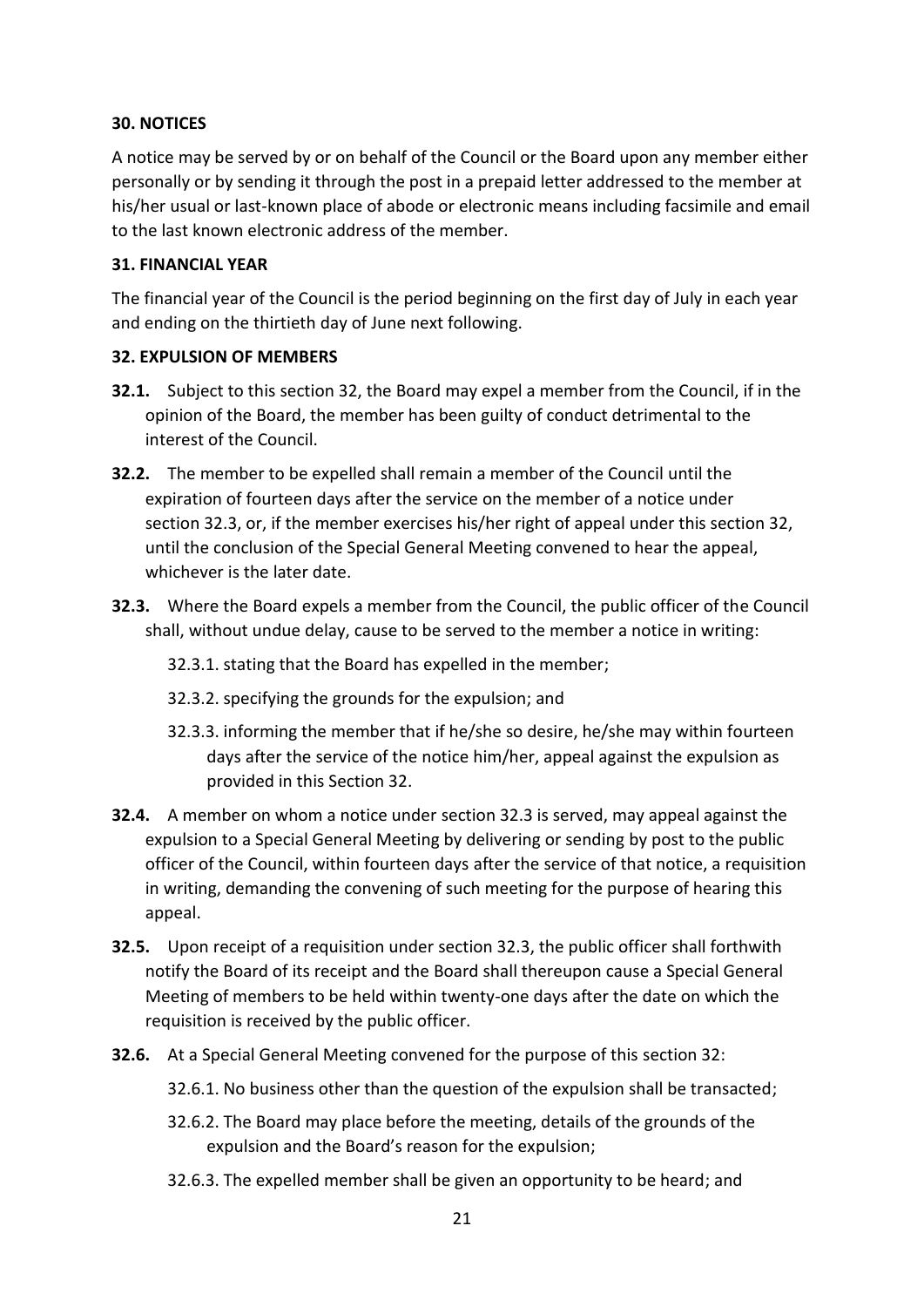- 32.6.4. Those present and entitled to vote shall vote by secret ballot on the question whether the expulsions should be lifted or confirmed.
- **32.7.** If at the Special General Meeting a majority of those present and entitled to vote vote in favour of the lifting of the expulsion, the expulsions shall be deemed to have been lifted and the expelled member is entitled to continue his/her membership of the Council.
- **32.8.** If at the Special General Meeting a majority of those present and entitled to vote vote in favour of the confirmation of the expulsion, the expulsion takes effect and the expelled member ceases to be a member of the Council.

## <span id="page-21-0"></span>**33. DISPUTES**

- **33.1.** Subject to these rules, a dispute between a member of the Council in his/her capacity as a member of the Council shall be determined by arbitration in accordance with the provisions of the Commercial Arbitration Act 2011.
- **33.2.** Nothing in this section 33 affects the operation or effect of section 32.

## <span id="page-21-1"></span>**34. SEAL OF THE COUNCIL**

- **34.1.** The seal of the Council shall be in the form of a rubber stamp, inscribed with the name of the Council, registration number and the word "seal".
- **34.2.** The seal of the Council shall not be affixed to any instrument except by the authority of the Board, and the affixing thereof shall be attested by the signatures of two members of the Board, or of the Council or such other persons as the Board may appoint for that purpose and that attestation is sufficient for all purpose that the seal was affixed by authority of the Board.
- **34.3.** The seal shall remain in the custody of the public officer.

## <span id="page-21-2"></span>**35. ALTERATIONS OF RULES, OBJECTS AND PURPOSES**

Rule, rules or the objects and purposes of the Council may be amended, altered, or rescinded when approved by a three-fourths majority of members entitled to vote and delegates present at a General Meeting.

## <span id="page-21-3"></span>**36. ASSETS OF COUNCIL ON WINDING UP**

- **36.1.** If the Council is wound up, any surplus assets and income must not be distributed to a member or a former member of the Council, unless that member or former member is a charity described in section 36.2.
- **36.2.** Subject to the Corporations Act and any other applicable Act, and any court order, any surplus assets and income that remain after the Council is wound up must be distributed to one or more charities:
	- 36.2.1. with charitable purposes similar to, or inclusive of, the objects in section 4; and
	- 36.2.2. which also prohibit the distribution of any surplus assets and income to its members to at least the same extent as the Council.